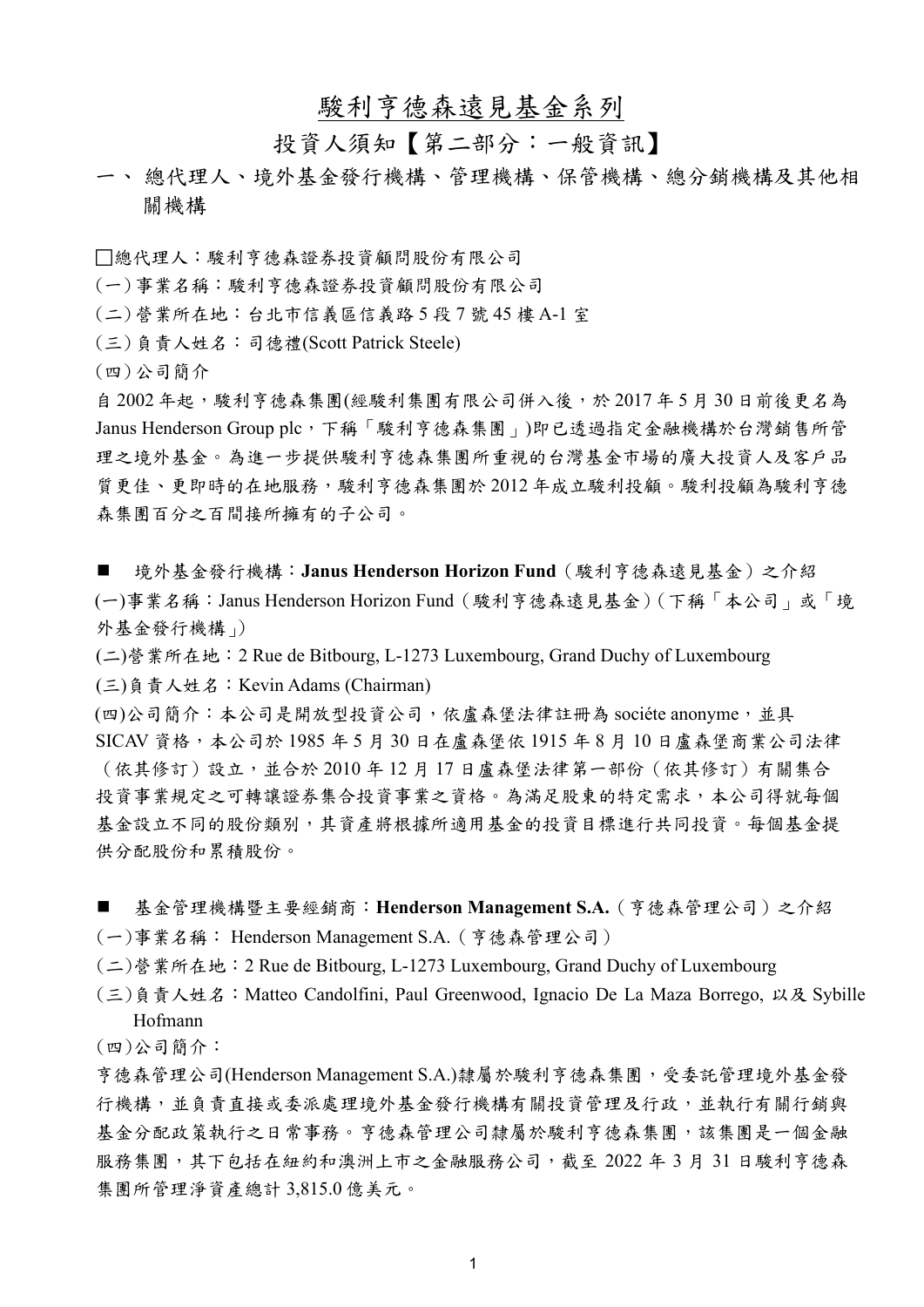存託機構暨行政管理人:**BNP Paribas Securities Services, Luxembourg Branch** 之介紹

(一)事業名稱:BNP Paribas Securities Services, Luxembourg Branch

(二)營業所在地:60, avenue J.F Kennedy, L-1855 Luxembourg, Grand Duchy of Luxembourg

(三)負責人姓名:Robert Van Kerkhoff

(四)公司簡介:

BNP Paribas Securities Services, Luxembourg Branch 為 BNP Paribas Securities Services SCA 之分 行,而 BNP Paribas Securities Services SCA 為 BNP Paribas SA 全資擁有之子公司。BNP Paribas Securities Services SCA 為經許可之銀行,依據第 552 108 011 號規定設立於法國之股份有限合 夥組織,經 Autorité de Contrôle Prudentiel et de Résolution (ACPR)授權並由 Autorité des Marchés Financiers (AMF)監管。其經許可得從事依據 1993 年 4 月 5 日盧森堡法律有關金融服務產業 規定之銀行業務,並具保管、基金行政管理及相關服務之專長。

(五) BNP Paribas Securities Services SCA 信用評等:標準普爾長期債務信用評等為 A+,短期債 務信用評等為 A-1(資料日期:2021 年 9 月 23 日)。

投資管理人暨主要經銷商:**Henderson Global Investors Limited** 之介紹

(一)事業名稱:Henderson Global Investors Limited

(二)營業所在地:201 Bishopsgate, London EC2M 3AE, United Kingdom

(三)負責人姓名:Enrique Chang, Timothy Gillbanks, Angela Seymour-Jackson, Roger Thompson 及 Richard Weil*.*

(四)公司簡介:

Henderson Global Investors Limited 係依據英格蘭及威爾斯法律設立之有限責任公司,經英國 金融行為管理局(即 Financial Conduct Authority)核准,並受其監管,依投資管理協議受基 金管理機構委託,就所有基金向基金管理機構提供投資管理服務。Henderson Global Investors Limited 之最終持有人係駿利亨德森集團。駿利亨德森集團為設立於澤西並於紐約證券交易所 及澳洲證券交易所掛牌之公開發行股份有限公司。基金相關投資政策與投資限制之遵守是由 董事控制並由其最終負責。境外基金發行機構將其委由基金管理機構處理,基金管理機構再 委由 Henderson Global Investors Limited 處理。

此外,根據基金管理機構與 Henderson Global Investors Limited 之間的經銷協議,Henderson Global Investors Limited 亦獲委任擔任境外基金發行機構各基金股份類別之主要經銷商。主要 經銷商得自費將該等職能委由其他經任何管轄地區主管機關許可之授權經銷商處理,為其股 份類別均須於該管轄區域取得公開銷售之授權。

其他相關機構事業之介紹

(一) 駿利亨德森遠見基金**-**亞洲股息收益基金(本基金之配息來源可能為本金)、駿利亨德森遠 見基金-亞太地產收益基金(本基金之配息來源可能為本金)、駿利亨德森遠見基金**-**全球地產股 票基金(本基金之配息來源可能為本金)及駿利亨德森遠見基金**-**日本小型公司基金之副投資管 理人為 **Janus Henderson Investors (Singapore) Limited**。

事業名稱: Janus Henderson Investors (Singapore) Limited

營業所在地: 138 Market Street #34-03/04 CapitaGreen, Singapore, 048946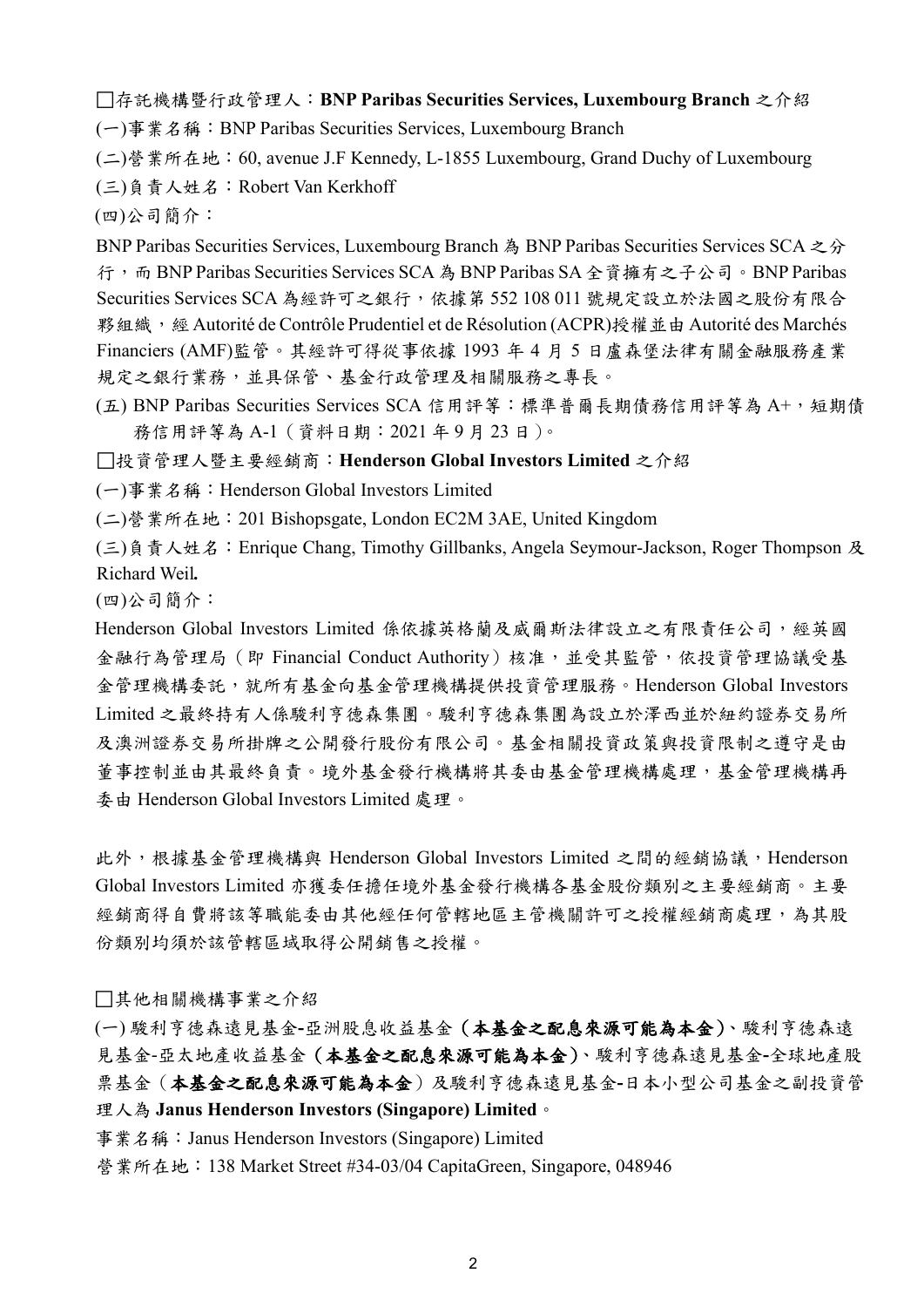公司簡介:Janus Henderson Investors (Singapore) Limited 是駿利亨德森集團的新加坡投資管理子 公司,係一於新加坡設立之有限責任公司,受新加坡金融管理局監管,其持有資本市場服務之 執照得從事特定受監管之業務,包括基金管理及資本市場商品之交易。

**(**二**)**駿利亨德森遠見基金**-**日本機會基金之副投資管理人為 **Janus Henderson Investors (Japan) Limited**。

事業名稱: Janus Henderson Investors (Japan) Limited

營業所在地: Marunouchi Kitaguchi Building 27F, 6-5, Marunouchi 1-chome, Tokyo 100-0005, Japan

公司簡介:Janus Henderson Investors (Japan) Limited 是駿利亨德森集團的日本投資管理子公司, 是一間於日本設立之有限責任公司,受日本金融廳之監管。Janus Henderson Investors (Japan) Limited 另註冊為金融工具業務營運商,在日本從事第 II 類金融工具業務、投資顧問及代理業 務,及投資管理業務。

**(**三**)**駿利亨德森遠見基金**-**全球地產股票基金(本基金之配息來源可能為本金)新增副投資管理 人為 Janus Capital Management LLC, 與既有之副投資管理人 Janus Henderson Investors **(Singapore) Limited** 共享投資裁量權。

事業名稱:Janus Capital Management LLC

營業所在地:151 Detroit Street, Denver, Colorado 80206, United States of America

公司簡介:Janus Capital Management LLC 為駿利亨德森集團位於美國之投資管理子公司。 Janus Capital Management LLC 以投資顧問登記於美國證券交易委員會,且自 1970年起進行金 融服務業務。

(四) 歐元非投資等級債券基金(舊名稱:歐元高收益債券基金)之副投資管理人為 Janus Capital Management LLC。

事業名稱:Janus Capital Management LLC

營業所在地:151 Detroit Street, Denver, Colorado 80206, United States of America

公司簡介:Janus Capital Management LLC 為駿利亨德森集團位於美國之投資管理子公司。 Janus Capital Management LLC 以投資顧問登記於美國證券交易委員會,且自 1970年起進行金 融服務業務。

二、有關申購、買回及轉換境外基金之方式(僅須針對國內投資人適用的部分予 以說明):

(一) 最低申購金額:

|            | 美元        | 歐元        | 日圓          |
|------------|-----------|-----------|-------------|
| A 類股份首次申購: | 2,500     | 2,500     | 350,000     |
| A 類股份後續申購: | 500       | 500       | 75,000      |
| I類股份首次申購:  | 1,000,000 | 1,000,000 | 150,000,000 |
| I類股份後續申購:  | 100,000   | 100,000   | 15,000,000  |

最低申購金額首次及後續最低申購金額如下: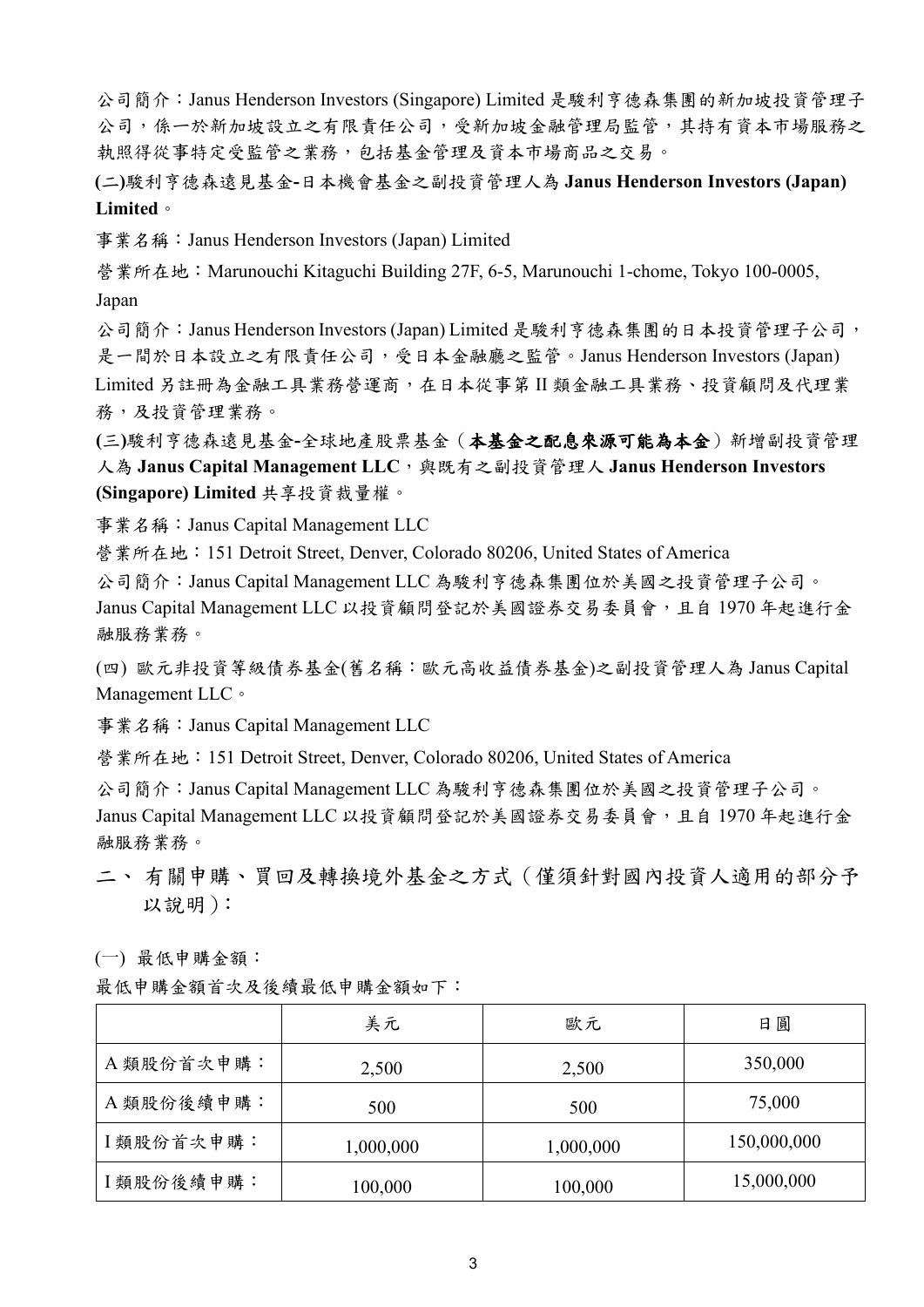這些最低申購之要求可以被取消,以促進定期儲蓄計劃投資。股份發行將準確到小數點後兩 位。

就所有基金,登記人及股務代理機構在相關基金交易截止時間前接到的申請如果被接受,將以 同一交易日計算的價格處理,在相關基金交易截止時間後接到的任何申請,如果被接受,將以 下一個交易日計算的價格處理。結算資金必須在結算日提供。相關價格的確定受公開說明書中 「買回的可能延遲或暫停」之規定影響(詳見公開說明書「購買、買回和轉換股份」一節中 「買回的可能延遲或暫停」之說明)。

(二) 價金給付方式:

1. 非綜合帳戶:本基金除另有約定之外,於台灣地區僅接受綜合帳戶申購。 若以投資人自己名義申購基金者,投資人應自行向境外基金機構於境外指定之帳戶辦理款 項之收付。投資人應於申購日(T)下午 2:00 前或依各銷售機構之規定辦理申購,於交割截 止日(T)內將申購價款匯入指定之專戶,並將辦理匯款之水單證明影本提供總代理人或銷售 機構辦理申購作用。相關匯款費用(如手續費及匯費)由投資人自行負擔。匯出之申購款 為扣除所有銀行費用、其他費用及稅金後之淨額。

境外基金機構指定之匯款專戶帳號 :

| 美金 USD                                           |                                                 |  |
|--------------------------------------------------|-------------------------------------------------|--|
| 受款人帳號(Beneficiary A/C No.)                       | 6550562142                                      |  |
| 受款人户名(Beneficiary A/C Name)                      | Janus Henderson Horizon Fund SICAV - Collection |  |
| 受款人所在國家(Beneficiary located country)             | 不需填寫                                            |  |
| 受款銀行名稱(Beneficiary Bank)                         | Bank of America N.A.                            |  |
| 受款銀行代碼(Beneficiary Bank SWIFT code)              | <b>BOFAUS3N</b>                                 |  |
| 受款銀行所在國家(Beneficiary Bank located country)       | <b>USA</b>                                      |  |
| 中間銀行名稱(Intermediary Bank or Correspondence Bank) | 不需填寫                                            |  |
| 中間銀行代碼(Intermediary Bank SWIFT CODE)             | 不需填寫                                            |  |
| 附言或委託指示(instruction and message for Beneficiary) | 投資人交易帳號或英文帳戶名稱                                  |  |
| 歐元 (EURO)                                        |                                                 |  |
| 受款人帳號(Beneficiary A/C No.)- (IBAN)               | DE74500109000020217012                          |  |
| 受款人户名(Beneficiary A/C Name)                      | Janus Henderson Horizon Fund SICAV - Collection |  |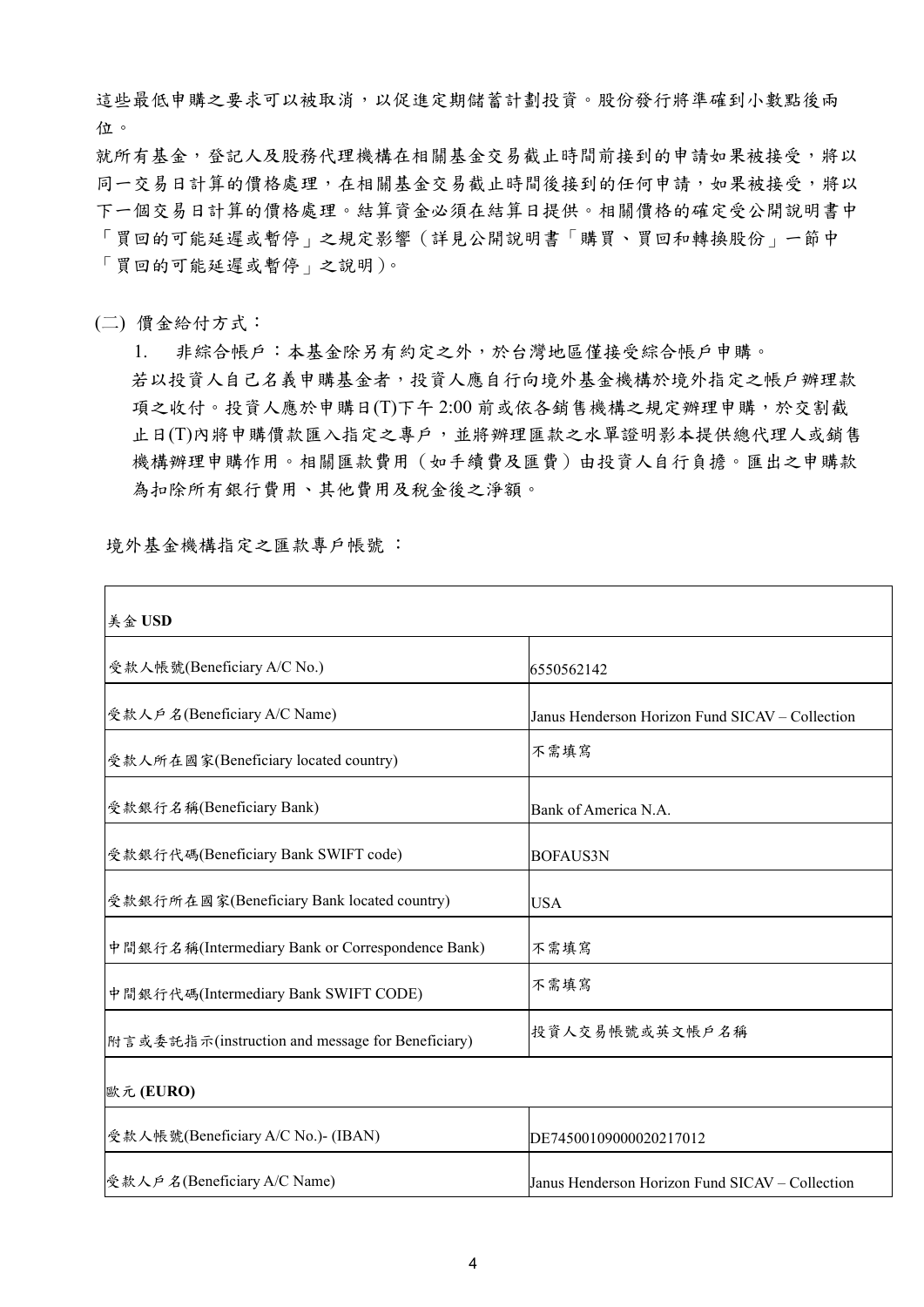| 受款人所在國家(Beneficiary located country)             | 不需填寫                 |  |
|--------------------------------------------------|----------------------|--|
| 受款銀行名稱(Beneficiary Bank)                         | Bank of America N.A. |  |
| 受款銀行代碼(Beneficiary Bank SWIFT code)              | <b>BOFADEFX</b>      |  |
| 受款銀行所在國家(Beneficiary Bank located country)       | Germany              |  |
| 中間銀行名稱(Intermediary Bank or Correspondence Bank) | 不需填寫                 |  |
| 中間銀行代碼(Intermediary Bank SWIFT CODE)             | 不需填寫                 |  |
| 附言或委託指示(instruction and message for Beneficiary) | 投資人交易帳號或英文帳戶名稱       |  |

| 日圓(JPY)                                          |                                                 |
|--------------------------------------------------|-------------------------------------------------|
| 受款人帳號(Beneficiary A/C No.)- (IBAN)               | 22855013                                        |
| 受款人户名(Beneficiary A/C Name)                      | Janus Henderson Horizon Fund SICAV – Collection |
| 受款人所在國家(Beneficiary located country)             | 不需填寫                                            |
| 受款銀行名稱(Beneficiary Bank)                         | Bank of America N.A.                            |
| 受款銀行代碼(Beneficiary Bank SWIFT code)              | <b>BOFAJPJX</b>                                 |
| 受款銀行所在國家(Beneficiary Bank located country)       | Tokyo, Japan                                    |
| 中間銀行名稱(Intermediary Bank or Correspondence Bank) | 不需填寫                                            |
| 中間銀行代碼(Intermediary Bank SWIFT CODE)             | 不需填寫                                            |
| 附言或委託指示(instruction and message for Beneficiary) | 投資人交易帳號或英文帳戶名稱                                  |

2. 綜合帳戶:

A.以總代理人或銷售機構名義申購:投資人應於申購日下午 3:00 前自行將申購款項 (含申購手續費)依以下虛擬帳號方式匯款至金融監督管理委員會(下稱「金管會」)指定 之台灣集中保管結算所(下稱「集保公司」)指定之銀行專戶,並由集保公司轉知總代理 人,由集保公司匯至境外基金機構於中華民國境外指定之帳戶。相關匯款費用(如手續費 及匯費)由投資人自行負擔。

投資人透過總代理人或銷售機構以總代理人或銷售機構名義為投資人辦理申購/買回 境外基金及受理基金配息時,依臺灣集中保管結算所股份有限公司辦理境外基金交易資訊 傳輸暨款項收付作業配合事項之規定,該公司將就申購、買回及配息款項中屬新臺幣部 分,與主要款項收付銀行就不同幣別分別議定單一匯率,並辦理結匯作業。

集保結算所指定之銀行專戶: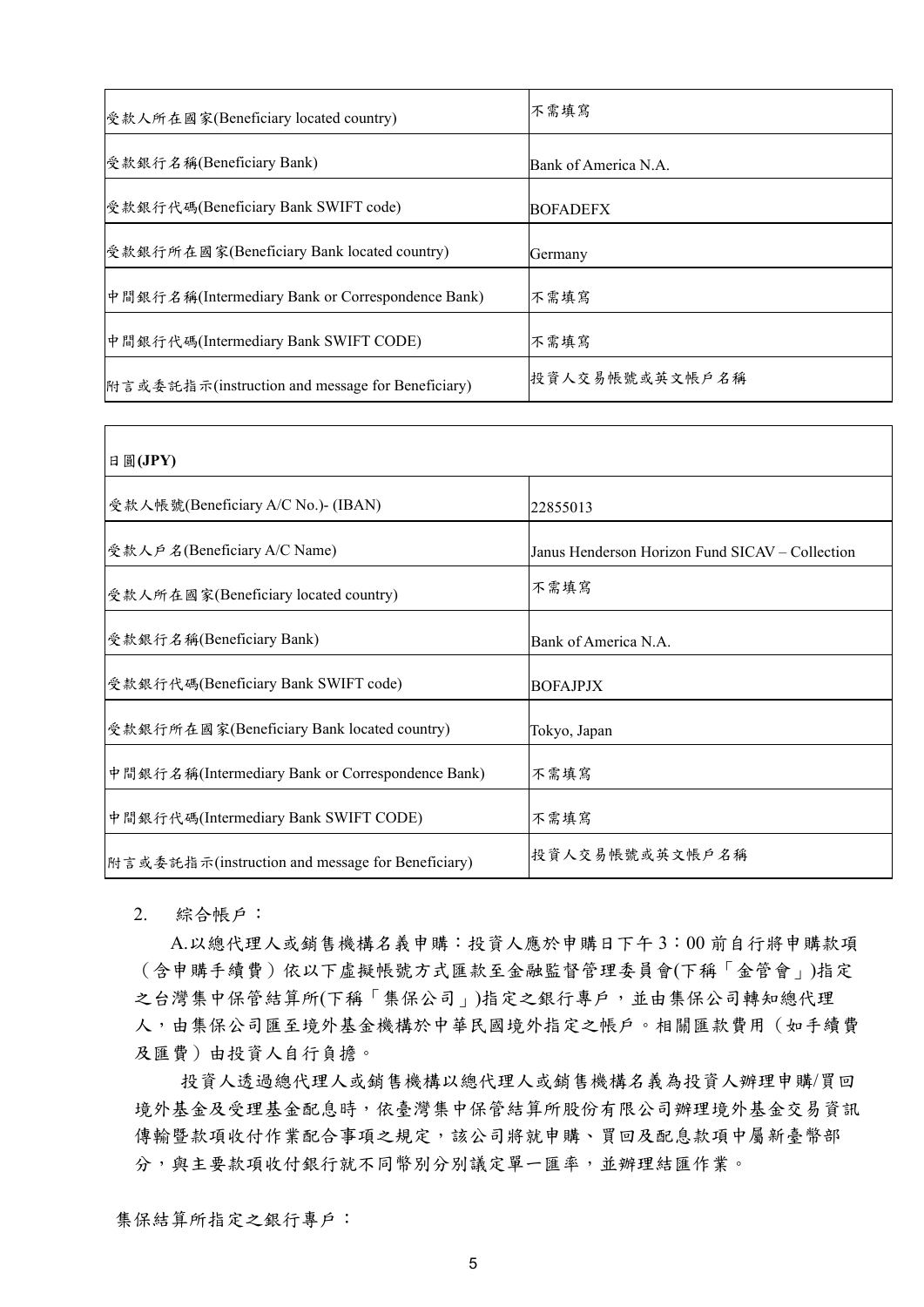| 匯入戶名                                                                                      | 臺灣集中保管結算所股份有限公司<br>(TAIWAN DEPOSITORY AND CLEARING CORPORATION)                                                            |                                                                               |  |
|-------------------------------------------------------------------------------------------|----------------------------------------------------------------------------------------------------------------------------|-------------------------------------------------------------------------------|--|
| 新台幣匯入銀行別                                                                                  | 外幣匯入銀行別                                                                                                                    | 匯款帳號                                                                          |  |
| 華南銀行復興分行<br>HUA NAN COMMERCIAL BANK LTD. FUHSING<br>(銀行代碼: 008)<br>BRANCH, TAIPEI, TAIWAN |                                                                                                                            | 自然人: 931+身分證字號(11碼), 法人:<br>931+000+統一編號(8碼)                                  |  |
|                                                                                           | (SWIFT CODE: HNBKTWTP127)                                                                                                  | 華僑及外國人:931+外僑統一證號(11碼)                                                        |  |
| 兆豐國際商業銀行<br>台北復興分行<br>(銀行代碼: 017)                                                         | MEGA INTERNATIONAL COMMERCIAL BANK<br>CO., LTD.TAIPEI FUSING BRANCH, TAIPEI,<br><b>TAIWAN</b><br>(SWIFT CODE: ICBCTWTP008) | 自然人: 679+身分證字號(11碼), 法人:<br>$679+000+$ 統一編號 $(84)$ 華僑及外國人:<br>679+外僑統一證號(11碼) |  |
| 台新國際商業銀行<br>建北分行(銀行代碼:812)                                                                | TAISHIN INTERNATIONAL BANK, TAIPEI,<br><b>TAIWAN</b><br>(SWIFT CODE: TSIBTWTP)                                             | 自然人: 915+身分證字號(11碼), 法人:<br>915+000+統一編號(8碼) 華僑及外國人:<br>915+外僑統一證號(11碼)       |  |
| 永豐商業銀行世貿分行<br>(銀行代碼: 807)                                                                 | BANK SINOPAC<br>(SWIFT CODE: SINOTWTP)                                                                                     | 自然人: 582+身分證字號(11碼), 法人:<br>582+000+統一編號(8碼) 華僑及外國人:<br>582+外僑統一證號(11碼)       |  |
| 中國信託商業銀行營業部<br>(銀行代碼: 822)                                                                | CHINATRUST COMMERCIAL BANK, TAIPEI,<br><b>TAIWAN</b><br>(SWIFT CODE: CTCBTWTP)                                             | 自然人: 757+身分證字號(11碼), 法人:<br>757+000+統一編號(8碼)華僑及外國人:<br>757+外僑統一證號(11碼)        |  |
| 台北富邦銀行安和分行<br>(銀行代碼: 012)                                                                 | TAIPEI FUBON COMMERCIAL BANK LTD,<br>TAIPEI<br>(SWIFT CODE: TPBKTWTP715)                                                   | 自然人: 158+身分證字號(11碼), 法人:<br>$158+000$ +統一編號 $(84)$ 華僑及外國人:<br>158+外僑統一證號(11碼) |  |
| 第一商業銀行民權分行<br>(銀行代碼: 007)                                                                 | FIRST COMMERCIAL BANK, TAIPEI, TAIWAN<br>(SWIFT CODE: FCBKTWTP)                                                            | 自然人: 963+身分證字號(11碼), 法人:<br>$963+000$ +統一編號(8碼) 華僑及外國人:<br>963+外僑統一證號(11碼)    |  |
| 國泰世華商銀行民權分行<br>(銀行代碼: 013)                                                                | CATHAY UNITED BANK, MINCHUAN BRANCH,<br>TAIPEI, TAIWAN<br>(SWIFT CODE: UWCBTWTP019)                                        | 自然人: 897+身分證字號(11碼), 法人:<br>897+000+統一編號(8碼)華僑及外國人:<br>897+外僑統一證號(11碼)        |  |
| 彰化商業銀行民生分行<br>(銀行代碼: 009)                                                                 | CHANG HWA COMMERCIAL BANK , MIN-SHENG<br><b>BRANCH</b><br>(SWIFT CODE: CCBCTWTP523)                                        | 自然人:918+身分證字號(11碼),法人:<br>$918+000$ +統一編號(8碼) 華僑及外國人:<br>918+外僑統一證號(11碼)      |  |

B.以特定金錢信託業與證券經紀商名義申購:若投資人至特定金錢信託業或證券經紀 商辦理基金申購者,投資人應依與特定金錢信託業或證券經紀商約定之匯款方式與時間內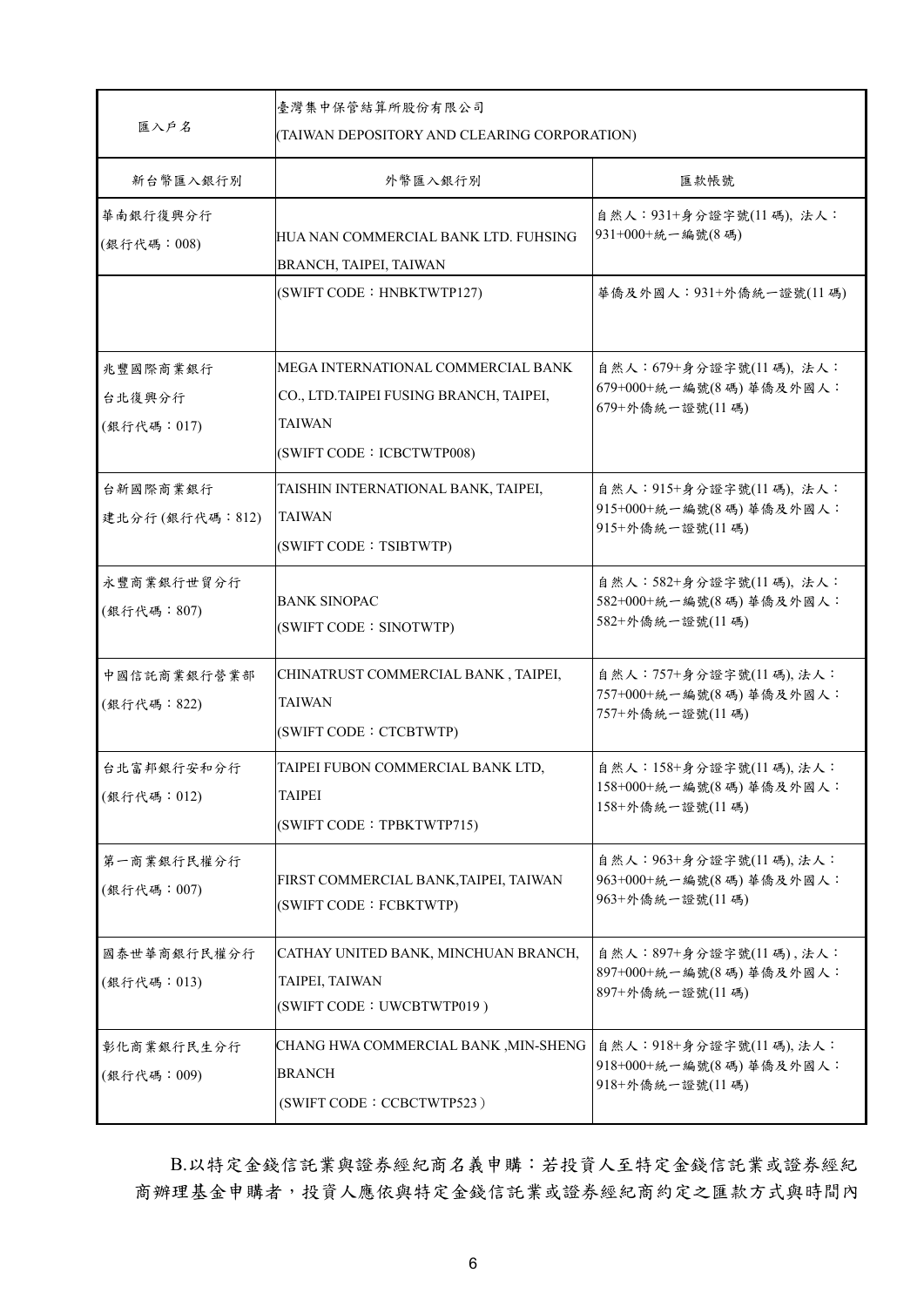辦理轉帳或匯款,並由特定金錢信託業或證券經紀商匯至境外基金機構於境外指定之帳戶 辦理款項之支付。

投資人與信託業簽訂特定金錢信託契約或與證券商簽訂受託買賣外國有價證券契約 投資境外基金者,其結匯作業事請洽各信託業或證券商。

- (三) 每營業日受理申購申請截止時間,及對逾時申請文件之認定及處理方式:
	- A. 以總代理人或銷售機構名義申購者
		- 1. 應於每交易日(T 日)台灣時間下午 2 時 00 分前完成申購作業(若以扣款方式申購 時需於下午1時以前下單完成),投資人自行將申購款項(含申購手續費)於下 午 3 時前匯入集保公司指定之款項專戶(若以扣款方式申購時需於下午 2 時以前 存入申購款項總金額)。投資人於前開時間匯入款項並於集保公司銷帳系統銷售 宗成者,將以該交易日之資產淨值計算其申購價格。投資人透過集保綜合帳戶申 購境外基金,應以申購價款實際匯達日為申購日,如以外幣支付申購款時,可能 因外幣轉帳程序無法於申請日完成申購。
		- 2. 若逾收件截止時間(指總代理人、銷售機構、境外基金機構各別規定之收件截止 時間)或非基金註冊地營業日或非境外基金計價日申購者,則視為次一交易日申 購收件。
	- B. 以特定金錢信託業與證券經紀商名義申購:
		- 1. 應依各銷售機構規定之申購截止時間前辦理。總代理依據銷售契約約定之收件截 止時間,受理銷售機構之境外基金申購申請。
		- 2. 若逾收件截止時間(指總代理人、銷售機構、境外基金機構各別規定之收件截止 時間)或非基金註冊地交易日或非境外基金計價日申購者,則視為次一交易日申 購收件。
- 注意事項:

# 甲、 投資人申購、買回、轉換基金交易時,須經境外基金管理機構確認後,前揭交易始生 效。

- 乙、 投資人透過集保綜合帳戶申購本基金,應以申購價款實際匯達日為申購日,如以外幣 支付申購款時,可能因外幣轉帳程序無法於申請日完成申購。
- 丙、本段(亦即「二、有關申購、買回及轉換境外基金之方式」所稱之營業日,依公開說 明書,除特別說明外,係指盧森堡銀行營業日。
- 丁、 投資人負擔之實際及最終成本**/**費用仍可能因各類型投資人及**/**或適用之投資管道不同 而有差異。
- (四) 投資人申購匯款及支付買回款項應以客戶本人名義為之。
- (五) 申購、買回及轉換境外基金之作業流程,係指國內投資人向境外基金機構、總代理人及銷 售機構為申購、買回及轉換之整個交易流程並說明所須日數(以繪製流程圖方式說明 之)。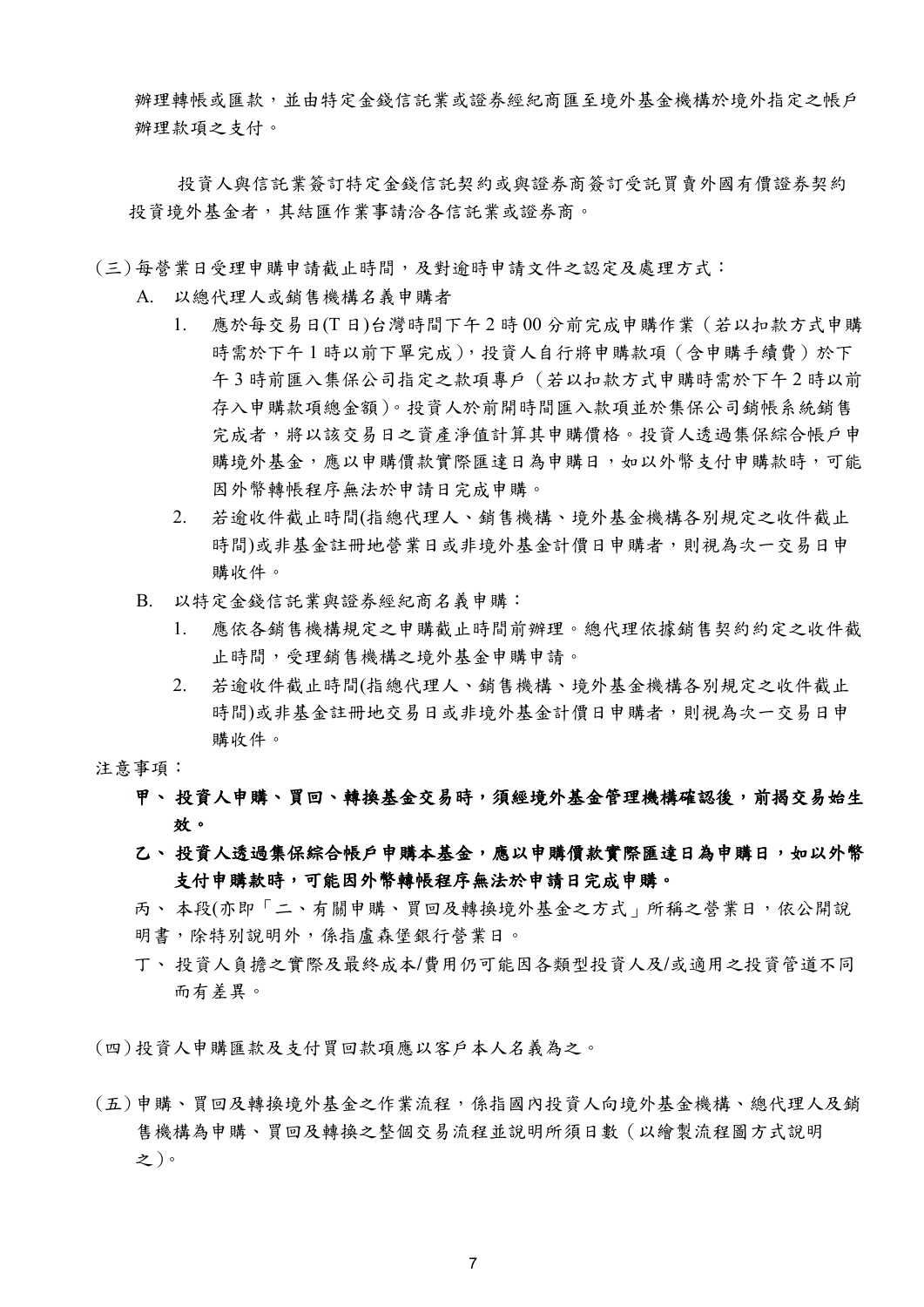

註:銷售機構提供予投資人交易確認單之所需日數,依各銷售機構之規定。

#### b. 買回作業流程及所需日數



註:銷售機構提供予投資人交易確認單之所需日數,依各銷售機構之規定。

c. 轉換作業流程及所需日數(無款項流程)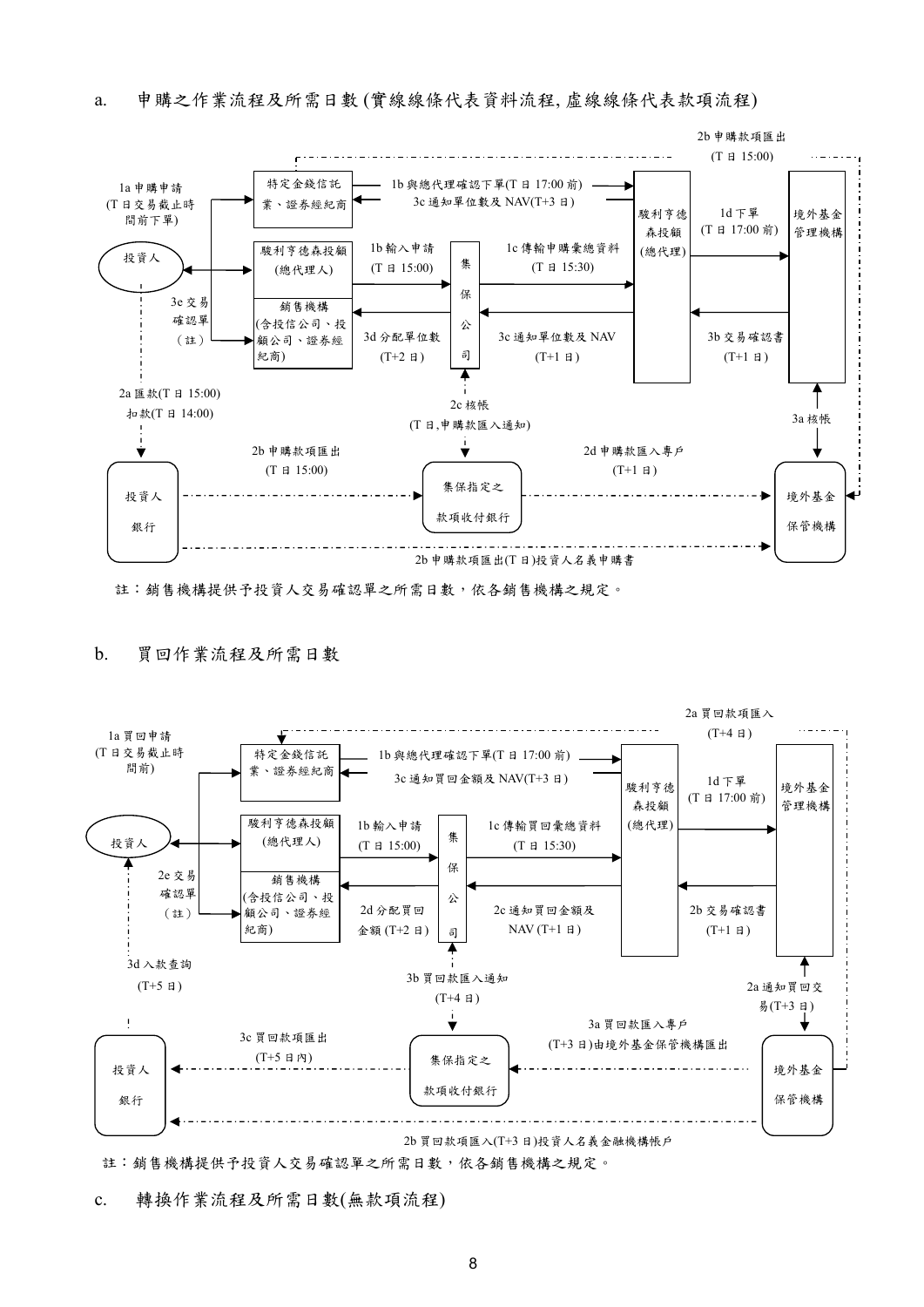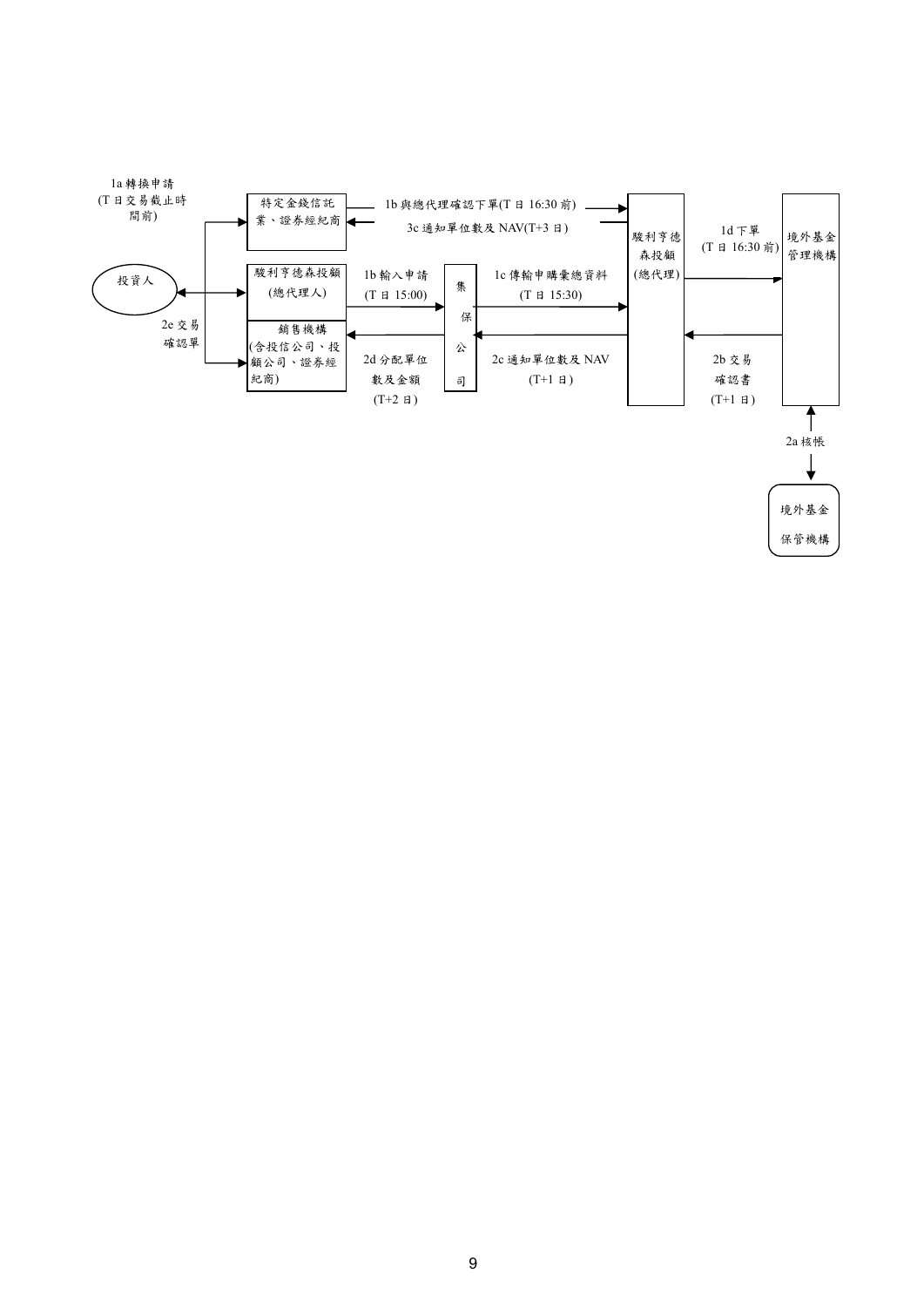- 三、 境外基金之募集及銷售不成立時之退款方式:
- (一) 境外基金之募集及銷售不成立時之退款作業流程及總代理人或銷售機構協助完成退款之 責任。



投資人收訖退還款項。如有遲延,總代理人應協助其完成退款。

(二) 境外基金機構、總代理人及銷售機構除不得請求報酬外,為境外基金支付所生費用應由 境外基金機構、總代理人及銷售機構各自負擔。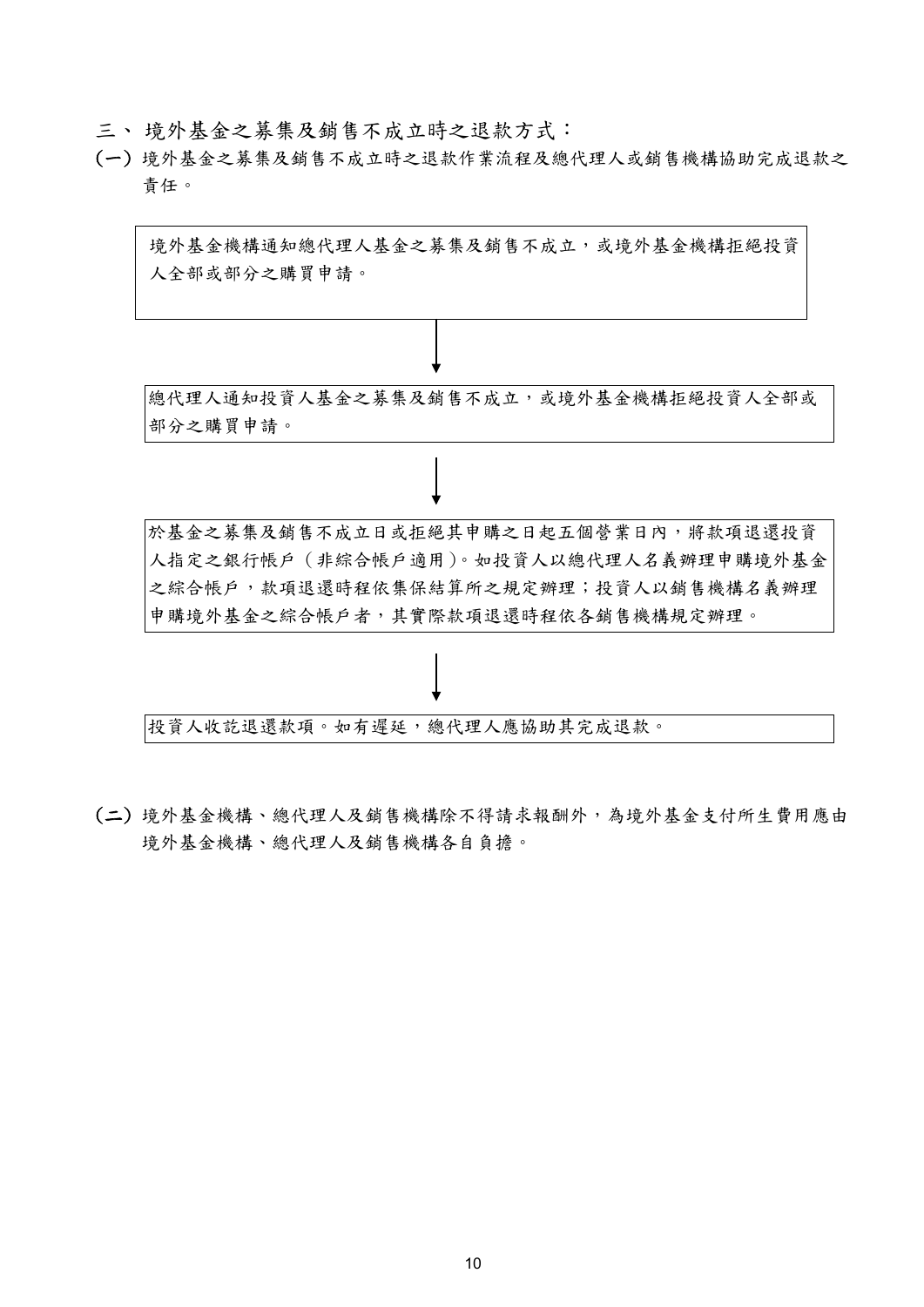四、 總代理人與境外基金機構之權利、義務及責任:

# 總代理人之權利、義務與責任:

- (一) 總代理人及其經理人或受僱人,應以善良管理人之注意義務及忠實義務,本誠實信 用原則,代理境外基金募集及銷售;
- (二) 就境外基金編製投資人須知、公開說明書中譯本及其他境外基金之資訊,並以書面 或電子傳輸之方式將前述文件及最新公開說明書交付予銷售機構及投資人;
- (三) 擔任境外基金機構在中華民國境內有關境外基金募集及銷售之訴訟及一切文件之送 達代收人;
- (四) 總代理人應負責與境外基金機構連絡,提供投資人境外基金之相關發行及交易資 訊;
- (五) 總代理人必須在基金發行與銷售之申請獲得主管機關核准(申報生效)後兩天內, 辦理公告;
- (六) 總代理人必須在每一營業日公告每一基金之單位淨資產價值;
- (七) 總代理人必須在基金公開說明書內容修正後三天內,辦理公告;
- (八) 總代理人必須即時公告境外基金年度財務報告內容及其中文翻譯摘要,基金註冊地 如規定應編具半年度財務報告者,亦同。
- (九) 除法令另有規定外,總代理人應將申購、買回或轉換境外基金之交易指示轉送境外 基金機構;
- (十) 就不可歸責總代理人之情事,總代理人應協助辦理投資人權益保護之相關事宜;
- (十一) 總代理人就下列事項,應於事實發生日起三日內為公告,並依境外基金管理辦法第 12 條辦理相關申報:
	- 1. 所代理之境外基金經境外基金註冊地主管機關撤銷其核准、限制其投資活動。
	- 2. 境外基金機構因解散、停業、營業移轉、併購、歇業、其當地國法令撤銷或廢止許可 或其他相似之重大事由,致不能繼續從事相關業務。
	- 3. 所代理之境外基金經金管會撤銷者。
	- 4. 境外基金管理機構受其主管機關處分。
	- 5. 所代理之境外基金有暫停及恢復交易情事。
	- 6. 其代理之境外基金公開說明書或交付投資人之其他相關文件,其所載內容有變動或增 加,致重大影響投資人之權益。
	- 7. 其代理之境外基金於國內募集及銷售所生之投資人訴訟或重大爭議。
	- 8. 總代理人發生財務或業務重大變化。
	- 9. 所代理之境外指數股票型基金發生有關標的指數之重大事項並對投資人權益有重大影 響或經註冊地主管機關核准更換標的指數者。
	- 10. 基金淨值計算錯誤且達其註冊地主管機關所定之可容忍範圍以上者。
	- 11. 其他重大影響投資人權益之事項。

前述第1、2、4、5、9及10點事項,總代理人應於事實發生日起三日內,向金管會申 報;第6點至第8點及第11點事項,總代理人應於次月五日前向同業公會彙總申報轉送 金管會。

(十二) 總代理人就下列事項,應事先送同業公會審查核准並於三日內公告: 1.銷售機構之變動情形。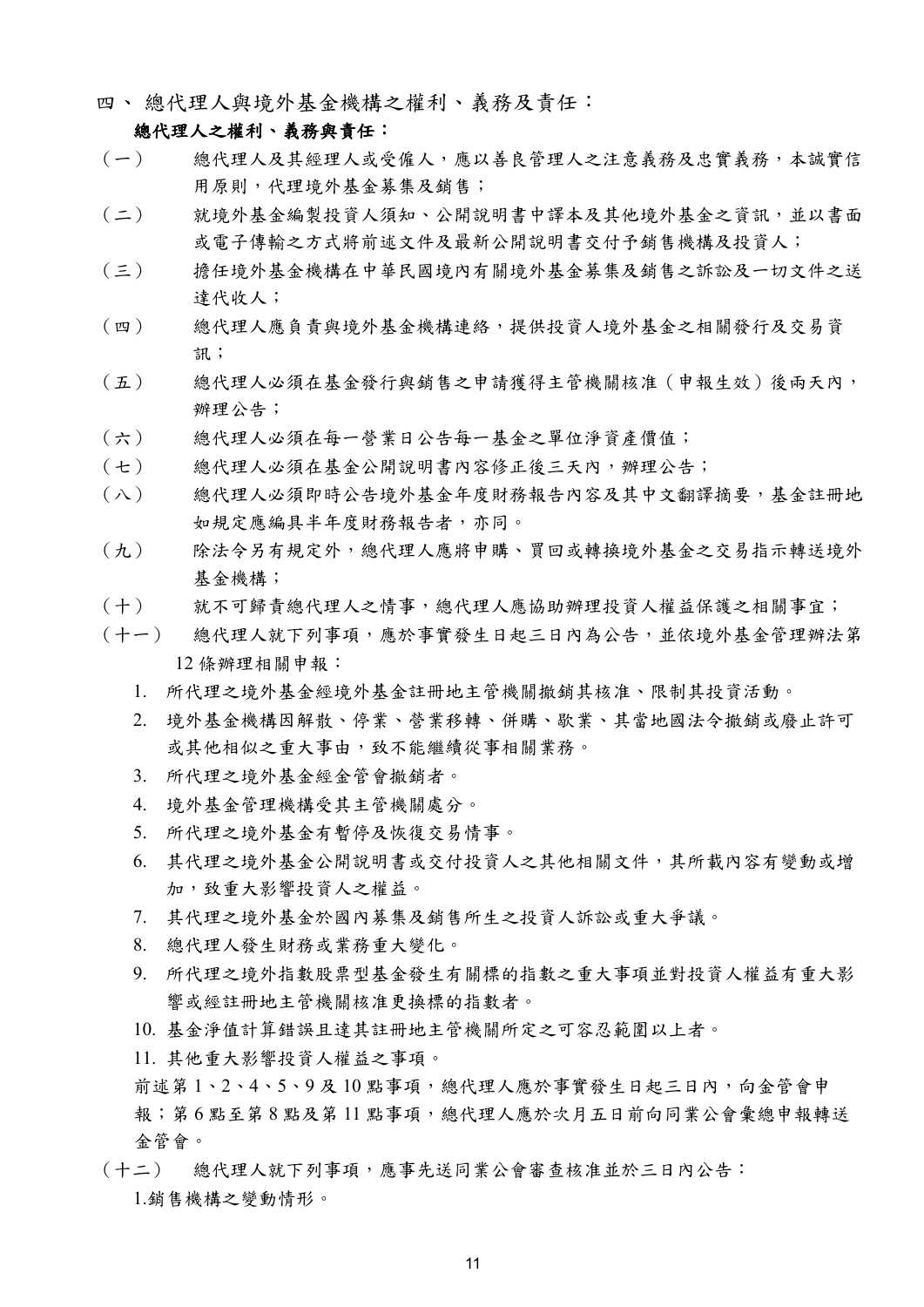2.參與證券商之變動情形。

3.所代理之境外基金於國內募集銷售之級別有新增、暫停、恢復或註銷情事。

前述第1點及第2點事項,同業公會應按月彙報金管會及中央銀行;第3點事項,同業公 會應按月彙報金管會。

- (十三) 境外基金有下列情事之一者,總代理人應向金管會申請核准,並於事實發生日起三 日內辦理公告:
	- 1. 基金之移轉、合併或清算。
	- 2. 增加境外基金機構或保管機構之報酬。
	- 3. 終止該基金在國內募集及銷售。
	- 4. 變更基金管理機構或保管機構。
	- 5. 變更基金名稱。
	- 6. 變更該基金投資有價證券或從事證券相關商品交易之基本方針及範圍,與境外基金管 理辦法第 23 條規定不符者。
	- 7. 變更基金之投資標的與策略,致基金種類變更者。
	- 8. 基金管理機構或保管機構之組織重大調整或名稱變更。
	- 9. 其他經金管會規定應經核准之事項。
- (十四) 其他依法令申報、申請核准、公告及傳輸境外基金之特定事項;
- (十五) 總代理人如發現銷售機構代理境外基金之募集及銷售,或參與證券商辦理境外指數 股票型基金之申購與買回,違反法令、契約、逾越授權範圍或損害投資人權益之情 事,應立即督促其改善,並立即通知金管會。總代理人、銷售機構、參與證券商及 其董事、監察人、經理人或受僱人因故意、過失或違反契約或法令規定,致損害投 資人之權益者,應負損害賠償責任。
- (十六) 總代理人終止代理後,於轉由其他境外基金總代理人辦理前,應協助投資人辦理後 續境外基金之買回、轉換或其他相關事宜。
- (十七) 基金之募集及銷售不成立時,總代理人應依境外基金募集及銷售之相關規定,退款 至投資人所指定之銀行帳戶;
- (十八) 投資人須知之更新或修正,總代理人應於更新或修正後三日內辦理公告;
- (十九) 境外基金召開受益人會議或股東會及其他有關投資人權利行使之重大事項,總代理 人應即時公告並通知銷售機構;總代理人以自己名義為投資人向境外基金機構申購 境外基金者,對重大影響投資人權益之事項,應即時通知其所屬之投資人,並應彙 整所屬投資人之意見通知境外基金機構。
- (二十) 境外基金機構應於投資人申購、買回或轉換境外基金時,自行或委任總代理人製作 並交付書面或電子檔案之交易確認書或對帳單予投資人。總代理人或銷售機構以自 己名義為投資人申購、買回或轉換境外基金者,應製作並交付書面或電子檔案之交 易確認書、對帳單或其他證明文件予投資人。
- (二十一) 總代理人應協助銷售機構回覆投資人有關境外基金之諮詢;
- (二十二) 總代理人得自境外基金機構或其指定之機構取得基金之募集或銷售之報酬;
- (二十三) 總代理人應協助境外基金機構取得投資人身分核證所需資料;
- (二十四) 總代理人代理境外基金募集及銷售,應配置適足及適任之業務人員及內部稽核人員 辦理之。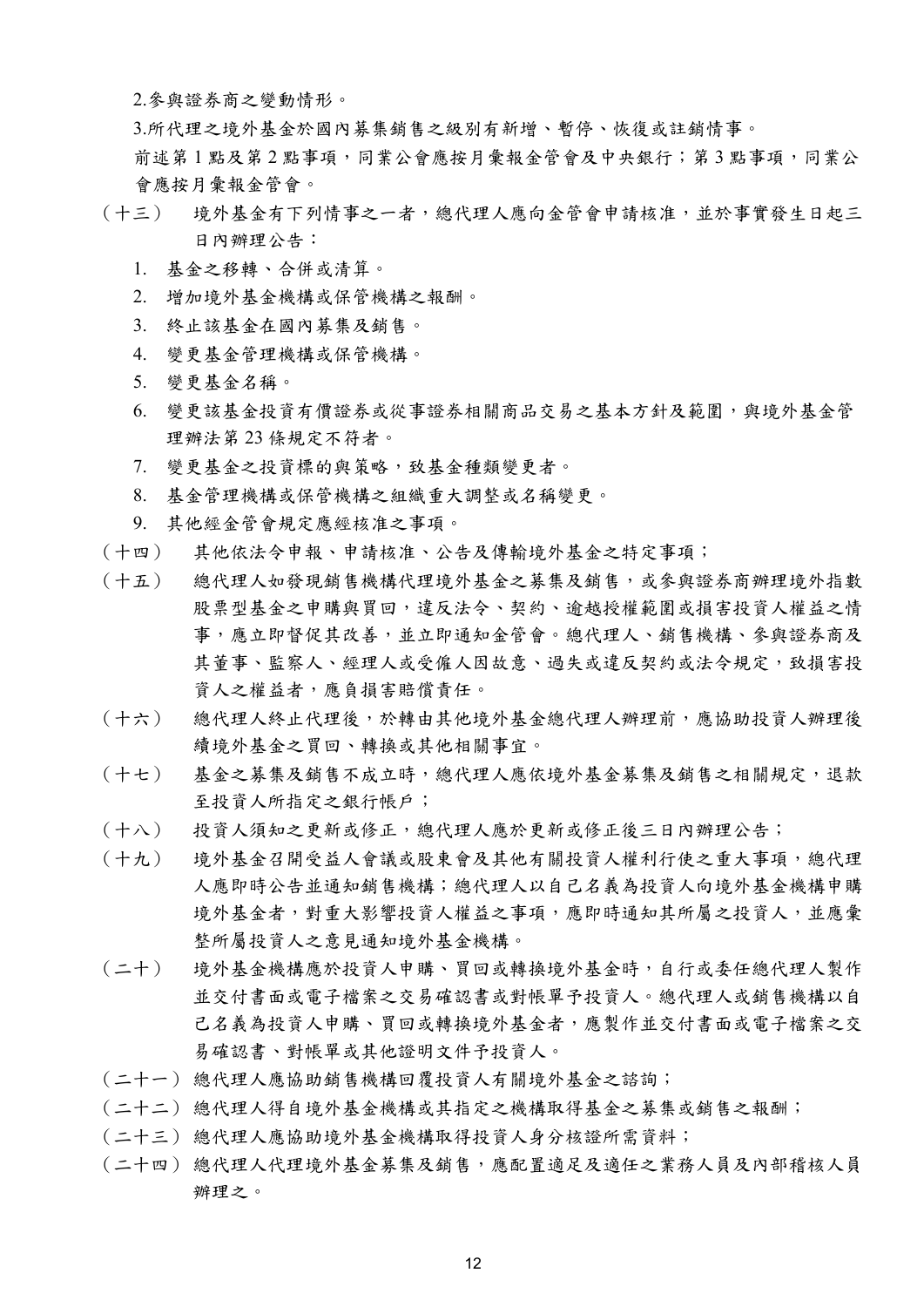(二十五) 其他總代理人依法令享有之權利及應負之義務與責任。

# 境外基金機構之權利、義務與責任:

- (一) 與總代理人簽訂人員培訓計畫,以培訓總代理人與募集及銷售境外基金相關之人員。
- (二) 境外基金有下列情事之一者,應備妥相關文件通知總代理人:
	- 1. 境外基金經其註冊地主管機關撤銷其核准、限制其投資活動。
	- 2. 境外基金機構因解散、停業、營業移轉、併購、歇業、其當地國法令撤銷或廢止 許可或其他相似之重大事由,致不能繼續從事相關業務。
	- 3. 境外基金機構或境外基金管理機構受其主管機關處分。
	- 4. 境外基金有暫停及恢復交易情事。
	- 5. 境外基金公開說明書或交付投資人之其他相關文件,其所載內容有變動或增加, 致重大影響投資人之權益。
	- 6. 境外基金資產淨值發生任何計算錯誤且達其註冊地主管機關所定之可容忍範圍以 上者。
	- 7. 境外基金之移轉、合併或清算。
	- 8. 調增境外基金機構或境外基金管理機構或保管機構之報酬。
	- 9. 變更境外基金機構或境外基金管理機構或保管機構。
	- 10. 變更基金名稱
	- 11. 變更基金投資有價證券或從事證券相關商品交易之基本方針及範圍。
	- 12. 變更基金之投資標的與策略,致基金種類變更者。
	- 13. 基金管理機構或保管機構之組織重大調整或名稱變更。
- (三) 提供有關境外基金之最新資料,如公開說明書、年報、基金簡介等。
- (四) 協助總代理人及銷售機構回答投資人有關基金之諮詢。
- (五) 就總代理人依法令應申報、申請核准、公告及傳輸有關境外基金之特定事項,提供合理 之協助,包括但不限於依總代理人之要求提供必要文件。 金管
- (六) 其他依法令或主管機關規定應辦理之事項。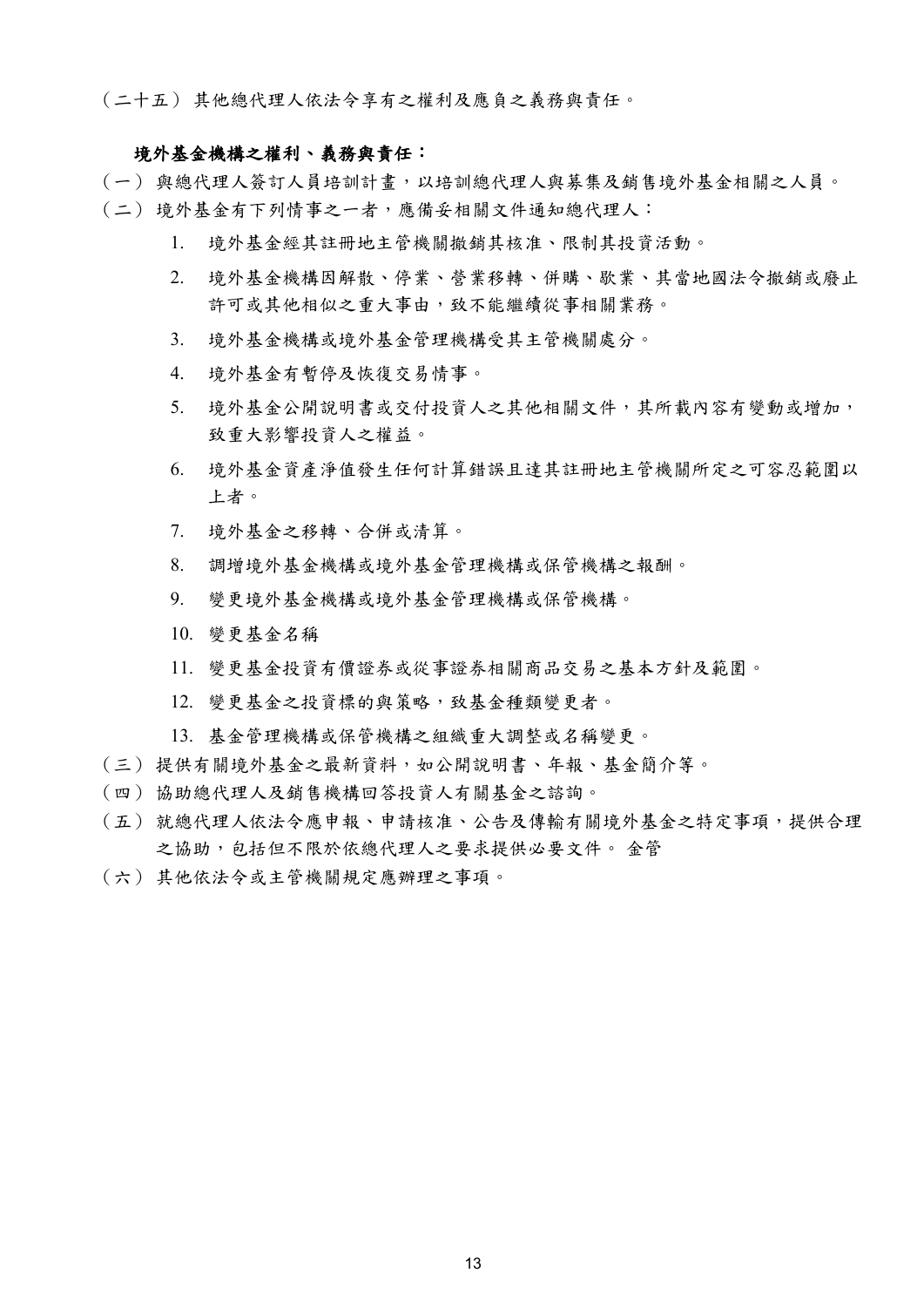- 五、 總代理人應提供之資訊服務事項:
- (一) 境外基金經申請核准或申報生效後應於二日內公告募集及銷售境外基金之相關資訊。。
- (二) 每一營業日公告所代理境外基金之單位淨資產價值。
- (三) 更新或修正投資人須知、公開說明書中譯本後三日內辦理公告。
- (四) 即時公告境外基金年度財務報告併同其中文簡譯本,基金註冊地規定應編具半年度財務 報告者,亦同。
- (五) 即時公告境外基金召開年度受益人會議或股東會及其他有關投資人權利行使之重大事 項。
- (六) 總代理人就下列事項,應於事實發生日起三日內公告:
	- 1. 所代理之境外基金經境外基金註冊地主管機關撤銷其核准、限制其投資活動。
	- 2. 境外基金機構因解散、停業、營業移轉、併購、歇業、其當地國法令撤銷或廢止許可或 其他相似之重大事由,致不能繼續從事相關業務。
	- 3. 所代理之境外基金經金管會撤銷者。
	- 4. 境外基金管理機構受其主管機關處分。
	- 5. 所代理之境外基金有暫停及恢復交易情事。
	- 6. 其代理之境外基金公開說明書或交付投資人之其他相關文件,其所載內容有變動或增 加,致重大影響投資人之權益。
	- 7. 其代理之境外基金於國內募集及銷售所生之投資人訴訟或重大爭議。
	- 8. 總代理人發生財務或業務重大變化。
	- 9. 所代理之境外指數股票型基金發生有關標的指數之重大事項並對投資人權益有重大影 響或經註冊地主管機關核准更換標的指數者。
	- 10. 基金淨值計算錯誤且達其註冊地主管機關所定之可容忍範圍以上者。
	- 11. 其他重大影響投資人權益之事項。
- (七) 總代理人就下列事項,應事先送同業公會審查核准並於三日內公告:
	- 1. 銷售機構之變動情形。
	- 2. 參與證券商之變動情形。
	- 3. 所代理之境外基金於國內募集銷售之級別有新增、暫停、恢復或註銷情事。
- (八) 境外基金有下列情事之一者,總代理人應經金管會核准並於事實發生日起三日內辦理公 告:
	- 1. 基金之移轉、合併或清算。
	- 2. 調增基金管理機構或保管機構之報酬。
	- 3. 終止該基金在國內募集及銷售。
	- 4. 變更基金管理機構或保管機構。
	- 5. 變更基金名稱。
	- 6. 變更該基金投資有價證券或從事證券相關商品交易之基本方針及範圍,與境外基金管理 辦法第 23 條規定不符者。
	- 7. 變更基金之投資標的與策略,致基金種類變更者。
	- 8. 基金管理機構或保管機構之組織重大調整或名稱變更。
	- 9. 其他經金管會規定應經核准之事項。
- (九) 總代理人之變更或終止應經金管會核准並於二日內辦理公告及通知投資人。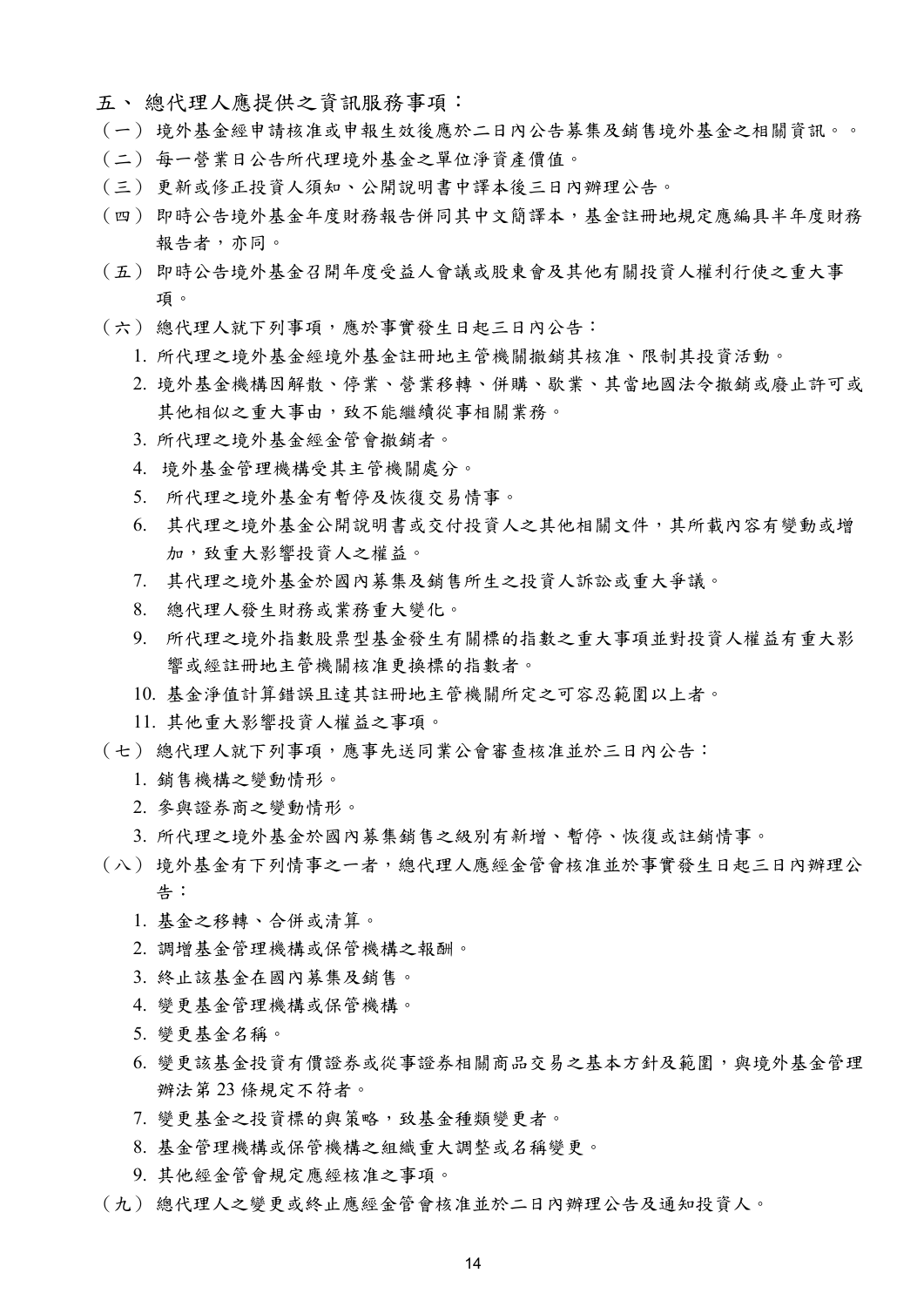- 六、 境外基金機構、總代理人及銷售機構與投資人爭議之處理方式:
- **(**一**)** 境外基金機構對境外基金與投資人間之爭議處理方式及管轄法院當投資人與境外基金機 構發生任何爭議時,投資人得向其銷售機構或總代理人提出申訴。 如投資人向銷售機構提出申訴,銷售機構應整理申訴之相關資料後,於兩個營業日內, 將申訴案及相關資料通知總代理人。總代理人於接獲申訴後應立即採取必要行動,以了 解相關爭議之本質,同時如有必要,應連絡銷售機構或境外基金機構以協助處理。總代 理人有義務於接獲前述通知後五個營業日內回覆投資人。 如投資人對總代理人之回覆仍有疑慮,總代理人應立即將結果轉知境外基金機構,並協 助投資人與境外基金機構進行溝通與協商。如投資人在國內提起訴訟,應依我國民事訴 訟法定其管轄法院;如在國外對境外基金機構提起訴訟,其管轄法院應依相關外國法令
	- 定之。若有必要於國外進行仲裁或訴訟時,所屬銷售機構及總代理人將盡力依公開說明 書及相關法令之規定協助投資人。
- **(**二**)** 依境外基金管理辦法第 11 條規定,總代理人擔任境外基金機構在中華民國境內有關訴 訟及一切文件之送達代收人。投資人或其他利害關係人欲送達境外基金機構之相關文 件,應寄交予總代理人,以便將該等文件轉交境外基金機構。
- **(**三**)** 就不可歸責總代理人或銷售機構之情事,總代理人或銷售機構應協助投資人處理以下有 關保障投資人權益之事項:
	- 1. 投資人與總代理人或銷售機構間之任何爭議,應依照本投資人須知協助投資人保障其 權益相關之規定提出申訴;
	- 2. 投資人與境外基金機構間之任何爭議事件,應依照本投資人須知之規定提出申訴,以 協助投資人保障其權益;及
	- 3. 於某些特定案例中,總代理人或銷售機構可指派對該案件單獨負責,並設立單一聯絡 窗口,以協助投資人處理相關事宜;
	- 4. 依具體個案及實際需求,應安排翻譯或其他專業人員協助投資人了解相關文件並處理 其他相關事宜;
	- 5. 若總代理人或銷售機構無法繼續辦理境外基金業務時,總代理人或銷售機構應將依法 令協助投資人辦理後續贖回、轉換或其他基金相關事宜;
	- 6. 境外基金機構對股東發布重大影響股東權益事項之有關訊息時,總代理人及銷售機構 應立即將該訊息通知股東及其資人,並彙整股東及投資人之意見,透過總代理人或 直接送達境外基金機構;
	- 7. 依具體個案,以書面或電子檔案提供投資人如交易確認書或對帳單等細節,以利投資 人查詢;
	- 8. 若投資人申訴事項涉及銷售機構於銷售時未充分告知費用資訊(如分銷費等費用)致生 投資糾紛,本公司將與銷售機構共同研議妥適處理措施,俾維護投資人權益。
	- 9. 其他總代理人或銷售機構依具體個案及需求應協助投資人之相關事宜。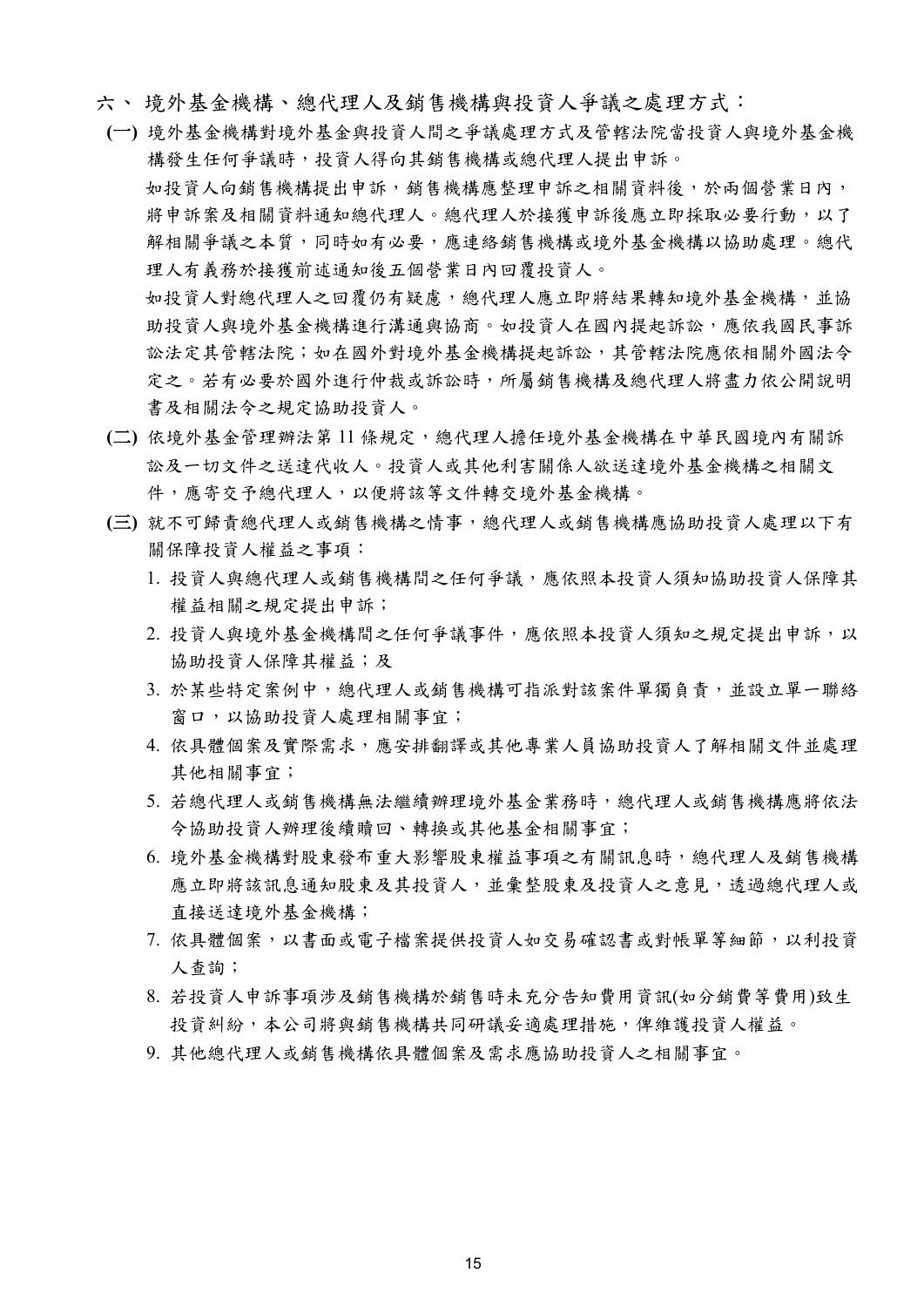七、 協助投資人權益之保護方式:

(一) 投資人與總代理人或銷售機構發生爭議或訴訟之處理方式

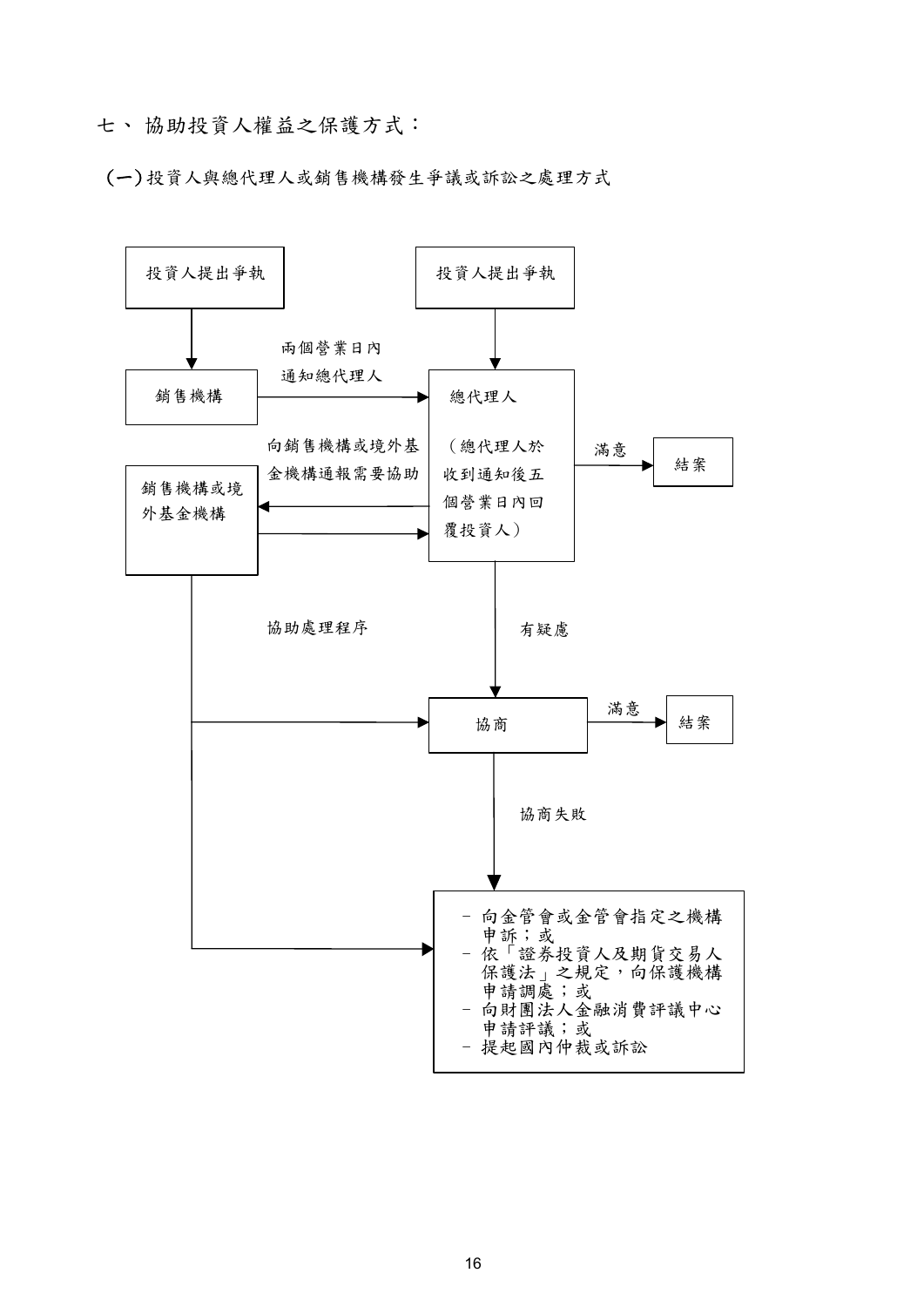(二) 投資人於境外與境外基金機構發生爭議或訴訟之處理方式

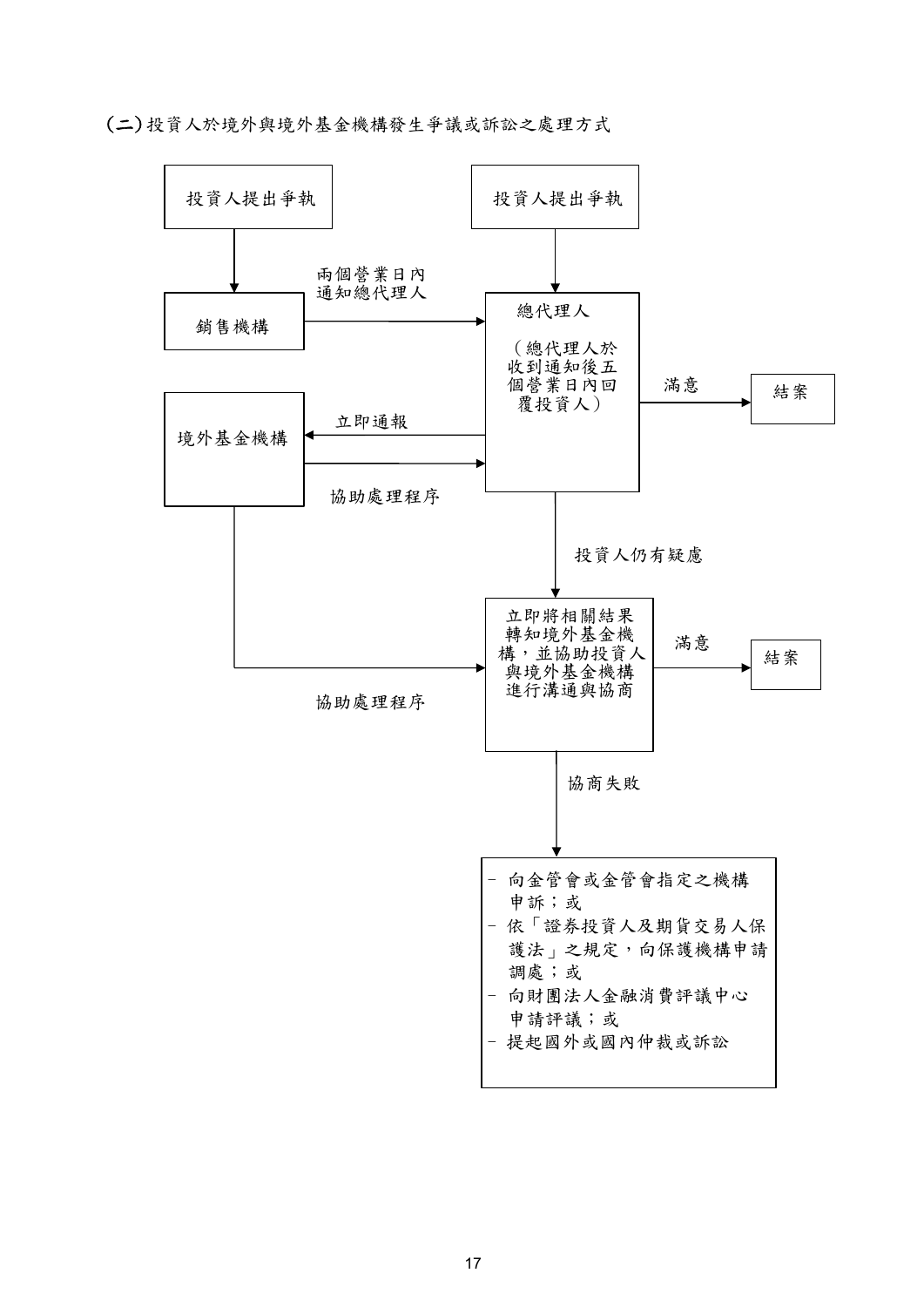- (三) 因境外基金之募集及銷售業務與境外基金總代理人或銷售機構發生爭議時,投資人亦可 透過以下列方式尋求協助。
	- 1. 依境外基金管理辦法第 56 條規定,投資人得向金融監督管理委員會證券期貨局或中華 民國證券投資信託暨顧問商業同業公會申訴。其聯絡方式如下:

金融監督管理委員會證券期貨局 地址:臺北市新生南路 1 段 85 號 電話: (02)8773-5100; (02)8773-5111 網址: www.sfb.gov.tw 中華民國證券投資信託暨顧問商業同業公會 地址:臺北市中山區 104 長春路 145 號 3 樓電話:(02)2581-7288 網址: www.sitca.org.tw

電子郵件: cservice@sitca.org.tw

2. 依境外基金管理辦法第 56 條及證券投資人及期貨交易人保護法第 22 條之規定,投資 人得向證券投資人及期貨交易人保護中心申請調處。投資人應依相關程序提出調處申 請書,並按相對人人數提出足額繕本,如投資人委任代理人為之者,應出具委任書 狀。投資人得連結至證券投資人及期貨交易人保護中心網站取得相關資訊,其連絡方 式如下:

證券投資人及期貨交易人保護中心 地址:臺北市民權東路三段一七八號十二樓投資人服務 專線: (02)2712-8899 網址: www.sfipc.org.tw 電子郵件: sfipc@sfipc.org.tw

3. 投資人得依金融消費者保護法第13 條之規定,向財團法人金融消費評議中心提出申請 評議,其連絡方式如下:

財團法人金融消費評議中心 地址:臺北市中正區忠孝西路一段 4 號 17 樓(崇聖大樓) 電話:0800-789-885;02-2316-1288 傳真:02-2316-1299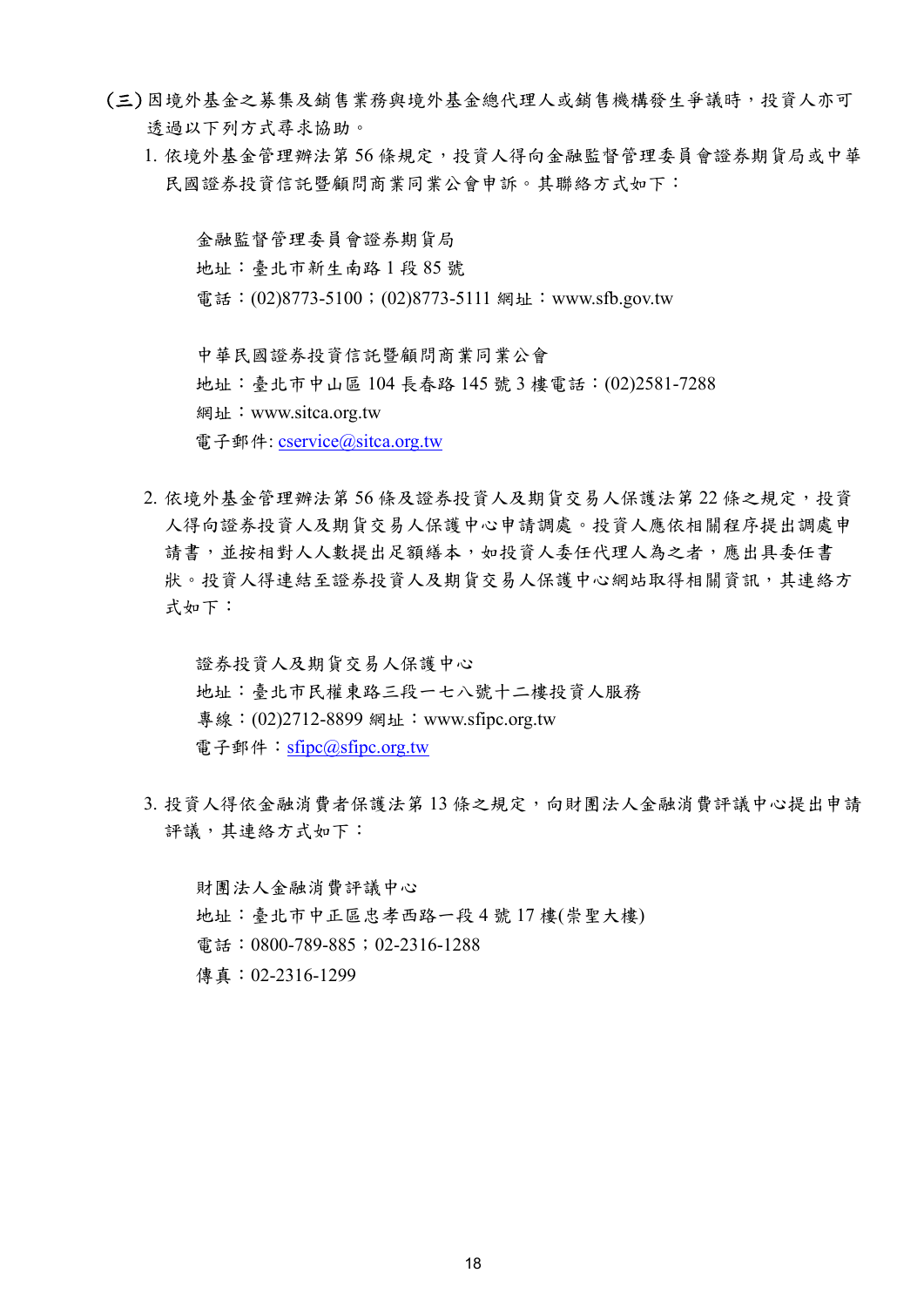- 八、 說明交付表彰投資人權益之憑證種類:
- (一)投資人以自己名義申購本基金者

各申購將以成交單通知(由本基金之過戶處或由香港代表人發出),通知單上記載特定客戶 號碼之詳細資料;若申購貨幣為美元或港幣以外之貨幣,成交單將於收到資金且轉換為 美元後發給,之後依投資人要求將提供股份憑證。

- 1. 憑證之製作者:International Financial Data Services (Luxembourg) S.A. 代理本基金 製發
- 2. 憑證提供方式:郵寄
- 3. 憑證形式:英文書面文件
- 4. 憑證名稱:Contract Note (成交單)
- 5. 補發申請方式:投資人向 International Financial Data Services (Luxembourg) S.A. 申 請補發
- (二)投資人同意以總代理人或銷售機構名義申購本基金者
	- 1. 總代理人或銷售機構受理客戶申購或買回境外基金,應於客戶填妥申購或買回申 請書或電子文書後,交由總代理人完成下單作業。
	- 2. 總代理人為銷售機構時,應於客戶申購或買回申請書或電子文書上,明確註記受 理申請之日期及時間。
	- 3. 境外基金機構應於客戶申購、買回或轉換境外基金時,自行或委任總代理人製作 並交付書面或電子檔案之交易確認書或對帳單予客戶。
	- 4. 總代理人以自己名義為客戶申購、買回或轉換境外基金者,應製作並交付書面或 電子檔案之交易確認書、對帳單或其他證明文件予客戶。
	- 5. 每月投資帳戶報告(Investment Statement):投資人可以電話或書面通知總代理人申 請補發前述文件,總代理人接獲投資人之申請後,即會通知基金公司重新製作前 述文件,按投資人於開戶申請表格所登記之地址,再次寄發予投資人。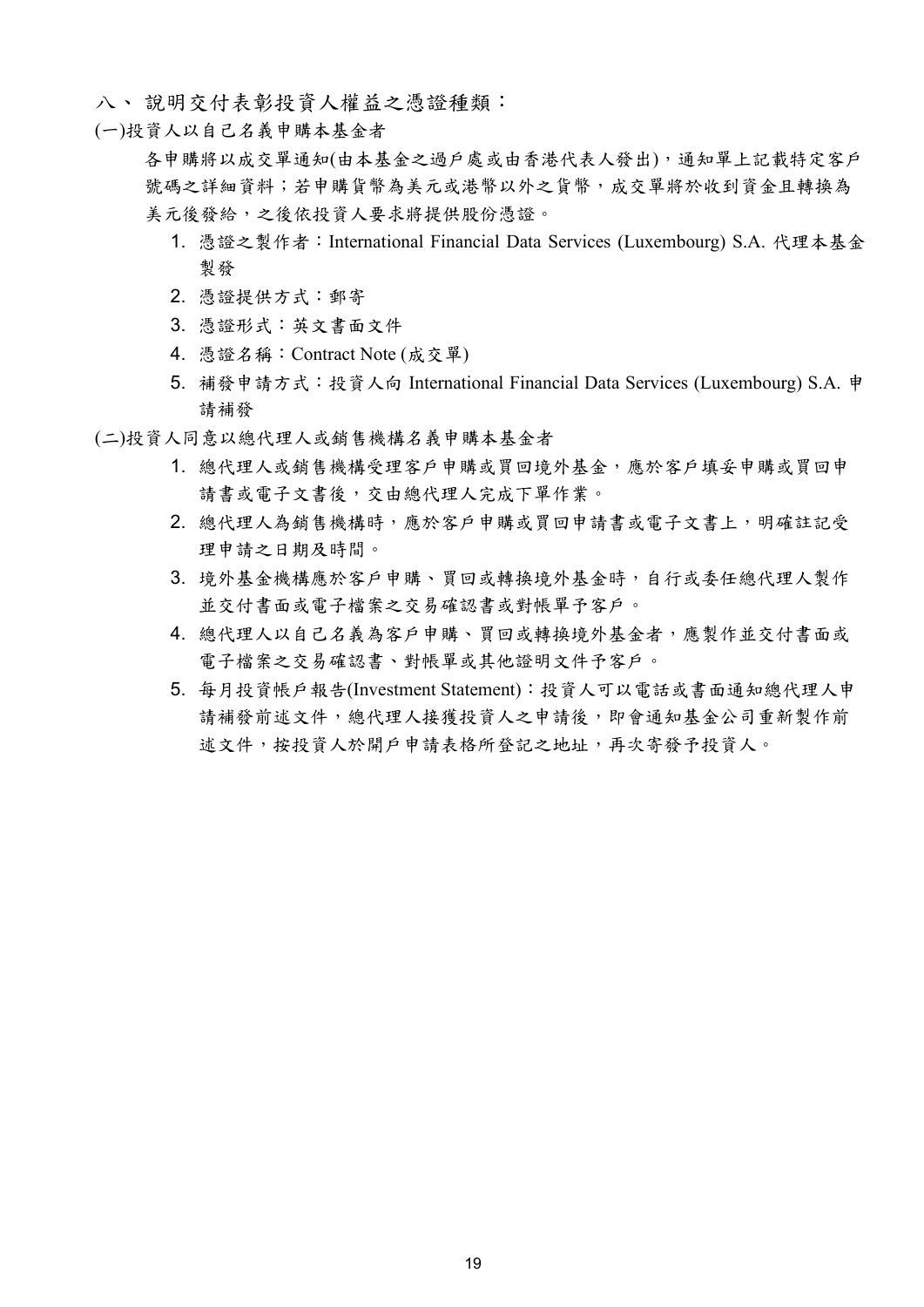九、 其他經主管機關規定之事項

# **(**一**)** 公平價值定價

當資產沒有可信賴的價格(例如標的市場於相關基金的估價時點時關閉交易)或所提供之價格 無法準確反映相關基金持股的公平價值時,境外基金發行機構得利用公平價值方法對資產的 價值進行最佳評價。

謹說明,對於收取績效表現費之基金,任何公平價值之調整將不會於計算績效表現費時被納入 資產淨值之考量。

#### 估價準則

各基金投資之價值一般是以最後可取得之中間市場價格(要價與出價的中間值)為基準,或者 對某些市場而言,係根據該等投資報價、上市或正常交易所在之主要證券交易所或市場之相關 交易日之最後交易價格為準。評估各基金投資之匯率以相關交易截止時間或之後的估價時點為 準。所有其他資産,包括受限制證券及尚無市場之證券,將以董事認爲足以適當反映公平價值 的方式予以估價。於基金估價時點而標的市場關閉交易時、及因現行市場狀況致最近可得之市 場價格可能無法正確表達基金持股之公平價值時,本公司有權利用公平價值技術。資產淨值之 計算亦得考量會計及經紀佣金費用,並依此予以調整。

#### 市場選時及過量交易

由於會對所有股東的利益構成負面影響,本公司不會在知情的情況下,容許與市場選時或其他 過量交易有關的投資。選時為一種套利策略,涉及利用基金每日發行價格及一般市場動態的不 一致而為基金交易。過量交易包括似乎跟隨特定選時模式或有過度頻繁或大規模交易特徵的個 人或群體的證券交易。

除了董事酌情拒絕認購的一般權力外,股東利益不會因選時及過量交易之實施而受到影響,包 括容許董事運用公平價值定價以決定淨資產額的可能性及以實物形式之買回(指以基金所屬之 投資標的為交付而非以現金支付股東) 代替依買回價作出之現金支付。此外,於基金估價時點 而標的市場關閉交易時、及因現行市場狀況致最近可得之市場價格可能無法正確表達基金持股 之公平價值時,本公司有權利用公平價值技術。

當公司認為會損害股東權益之過量交易發生時(例如股份在買入後 90 個曆日內被買回或轉換, 或交易似乎遵循某個時機形態,或交易具有極度過量或頻繁之特性),則會特別執行公平價值 定價和以實物形式買回。董事可自行酌量執行公平價值定價和以實物形式買回。

公司引起之成本將被列入公平價值定價以符合過量之交易。這些成本包括經紀佣金費用、印花 稅(如有適用)、存託及保管費及管理費,且讓各股東分擔這些成本將不甚公平。

此外,在懷疑有過量交易的情況下,本公司可將共同持有或控制的股份合併,作為決定某人或 某群體可否被視為牽涉在過量交易中。因此,董事對被其視為從事過量交易投資人的認購或轉 換股份申請保留拒絕的權利。本公司可進一步強制買回被合理懷疑從事過量交易投資人的股份。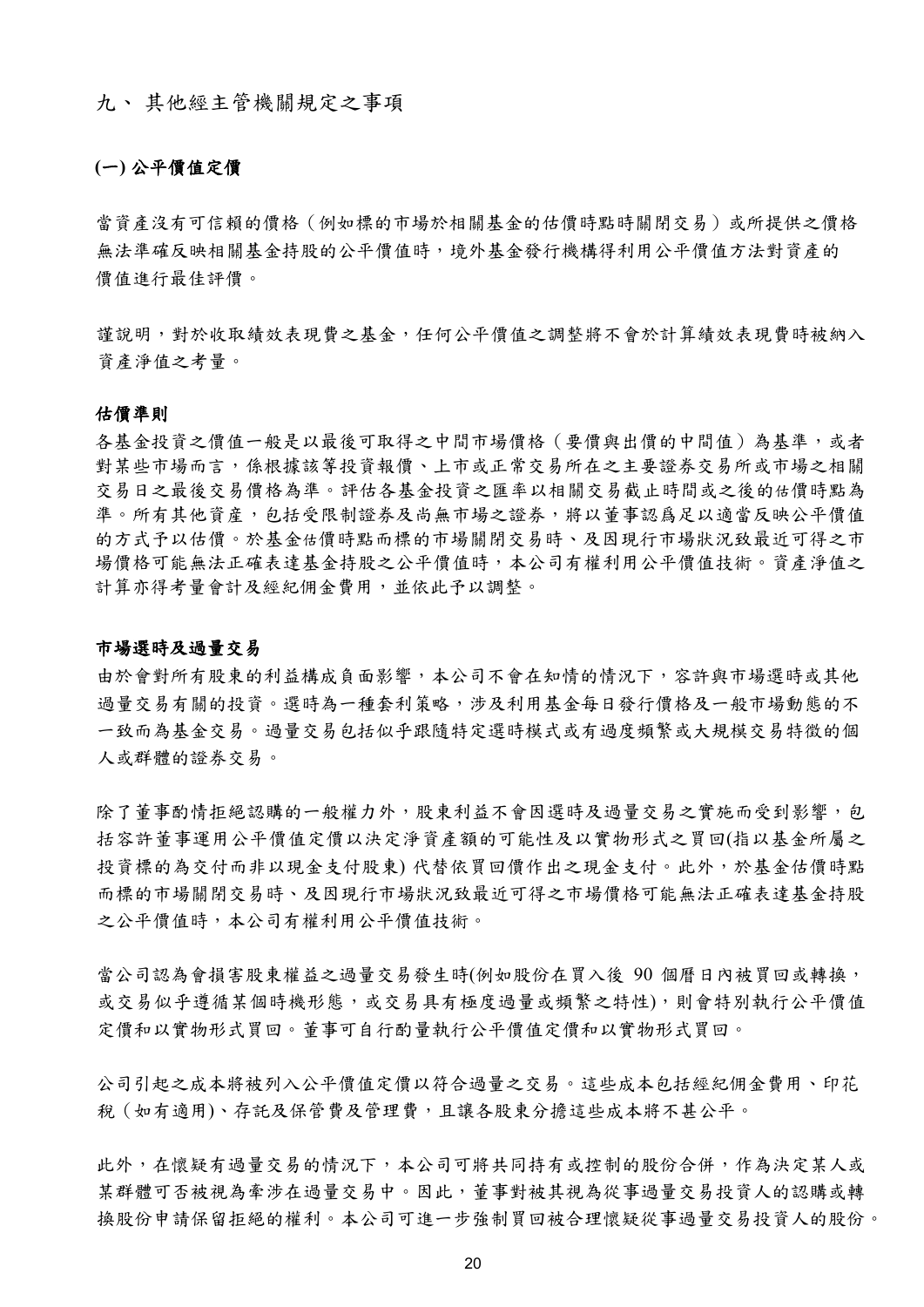# 買回的可能延遲或暫停

如果在任何交易日中收到的全部買回(包括轉換)申請與同一星期較早之交易日的買回申請累 積起來時,超過該基金在本星期開始時基金總股份數的 10%,則董事有權延遲全部或部分買回 申請,以便不超過 10%的標準。對於在任何交易日被這樣減除的買回申請,在處理以後交易日 收到的後續買回申請將優先生效,但要受 10%的限制。該限制按比例適用於要求在該交易日買 回生效的所有股東,以使各持有股份的申請買回比例對所有此類股東相同。這些限制只適用於 當變現基金的資産以滿足不正常的過多買回要求,將引起變現限制並損害該基金的其餘股東的 時候。

**(**二**)** 稀釋調整

#### 反稀釋措施

稀釋係本基金每股資產淨值之減少,其發生係由於投資管理人因特定基金之投資人交易活動, 而被要求出賣或購買潛在證券。本公司具有許多工具,以確保公平對待股東以及保護剩餘股東 之利益。

#### 擺動定價

董事已實施擺動定價政策,已保護現有股東免於受到其可能因特定基金之其他投資人交易活動 而產生之稀釋影響。擺動定價政策授權董事就每股資產淨值適用擺動定價調整,以彌補交易成 本並保存特定基金之潛在資產價值。擺動定價政策適用於本公開說明書中之所有基金。

擺動定價機制

基金採用部分擺動定價機制,每股資產淨值僅於各交易日超越預定門檻(擺動門檻)時,始會 擺動。擺動門檻等級係由董事依裁量權核准,以確保掌握該等在特定基金中代表大量稀釋之流 動。董事得於特殊情況決定調整擺動定價機制,以保護剩餘股東之利益。

若某一交易日之淨交易高於擺動門檻,則每股資產淨值將依據任何給定交易日之總交易淨額而 往上或往下調整。當本基金有資金淨流入時,每股資產淨值將會增加;當本基金有資金淨流出 時,每股資產淨值將會減少。相同之擺動定價調整將適用於相關基金之所有股份類別,因此相 關基金之所有交易投資人(不論係申購或買回)均將受擺動定價調整影響。不可能精確預測擺 動定價調整是否將於未來任何時點發生,故也無法精確預測其須適用之頻率。董事亦得在尚未 達到門檻,但於其認為符合既有股東利益之情形下,酌情進行稀釋調整。

擺動因素

擺動因素,亦即擺動定價調整,係基於一般交易及其他成本,包括交易及經紀佣金費用、稅捐 及義務及本基金投資之潛在資產之任何買賣價差。擺動因素可能隨市場條件而變化,且通常將 不超過相關基金資產淨值之 2%。然而,董事得於特殊情況(例如市場波動較高時)決定增加 擺動因素,以保護其餘股東之利益。